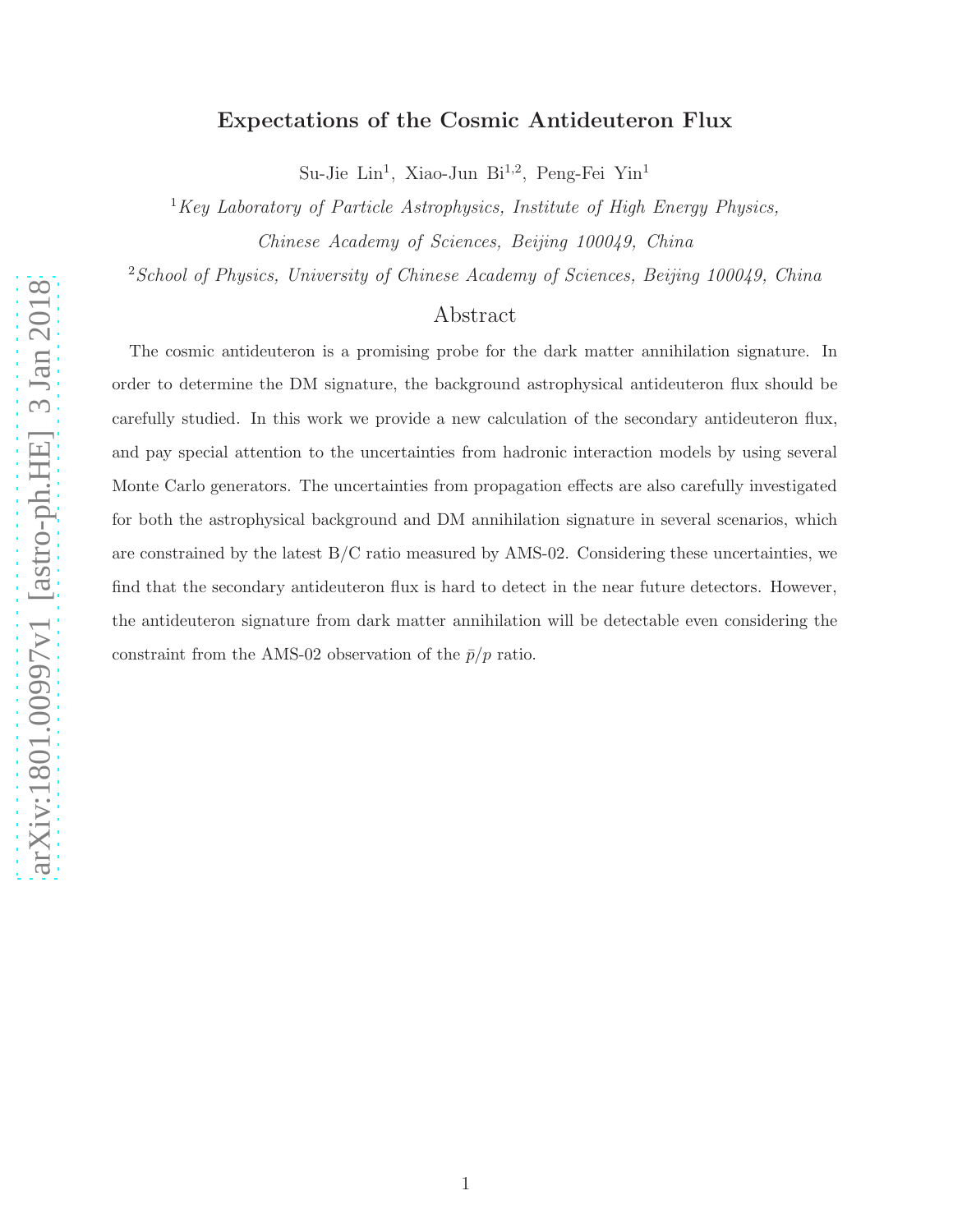#### I. INTRODUCTION

The cosmic antideuteron can be generated by collisions between the high energy CR particles and interstellar gas [\[1](#page-17-0)]. However, the secondary antideuteron flux from this process is expected to be lower than the sensitivities of experiments  $[2-7]$ . On the other hand, dark matter (DM) annihilations or decays can also produce cosmic antideuterons in the Galaxy [\[8\]](#page-17-3). This exotic antideuteron flux may be much larger than the astrophysical background at low energies below  $\sim 10$  GeV, and can be detected by future experiments [\[9](#page-18-0)[–12\]](#page-18-1). Thus, the cosmic antideuteron is a promising probe for the indirect detection of DM.

No cosmic antideuteron has been observed up to now. The best available limit is set by BESS, which is  $\Phi_{\bar{d}} < 1.9 \times 10^{-4} \,\mathrm{m}^{-2} \mathrm{s}^{-1} \mathrm{sr}^{-1} (\mathrm{GeV/n})^{-1}$  in the range of  $0.17 \sim 1.15 \,\mathrm{GeV/n}$ (kinetic energy per nucleon) [\[13\]](#page-18-2). The ongoing and future CR experiments will have much better sensitivities to the cosmic antideuteron flux. After a five-year operation, the sensitivities of the Alpha Magnetic Spectrometer 02 (AMS-02) experiment are expected to reach  $\Phi_{\bar{d}} = 2 \times 10^{-6} \,\mathrm{m}^{-2} \mathrm{s}^{-1} \mathrm{sr}^{-1} (\mathrm{GeV/n})^{-1}$  and  $\Phi_{\bar{d}} = 1.4 \times 10^{-6} \,\mathrm{m}^{-2} \mathrm{s}^{-1} \mathrm{sr}^{-1} (\mathrm{GeV/n})^{-1}$  respectively within the energy ranges of  $0.2 \sim 0.8 \,\text{GeV/n}$  and  $2.2 \sim 4.4 \,\text{GeV/n}$  [\[6\]](#page-17-4), respectively. Additionally, the balloon borne General Antiparticle Spectrometer (GAPS), which is planned to undertake a series of flight above Antarctica, will search for cosmic antideuterons in the energy window of 0.05 ~ 0.25 GeV/n with a sensitivity of  $\Phi_{\bar{d}} = 2 \times 10^{-6} \,\mathrm{m}^{-2} \mathrm{s}^{-1} \mathrm{sr}^{-1} (\mathrm{GeV/n})^{-1}$  [\[14\]](#page-18-3). Since the sensitivities of these experiments are much better than those of previous experiments, it is necessary to study the cosmic antideuterons flux potentially detected by them.

In order to search for the antideuteron signature from DM, the astrophysical background should be carefully predicted. However, there remain many uncertainties arising from the hadronic production and CR propagation processes in the relevant calculation. In this work, we take into account the impact of these uncertainties, and calculate the cosmic antideuteron fluxes for both the astrophysical background and DM annihilation signature.

The CR propagation process in the Galaxy propagation halo is described by a complicated diffusive function, which may involve a reacceleration and/or a convection effect [\[15\]](#page-18-4). The degeneracy of these two effects leads to an important uncertainty in the propagation calculation in the low energy range. In addition, the size of the Galaxy propagation halo is also not clearly determined due to the lack of precise measurements of unstable-to-stable secondary nuclei ratios. In order to study the impact of propagation uncertainties, we con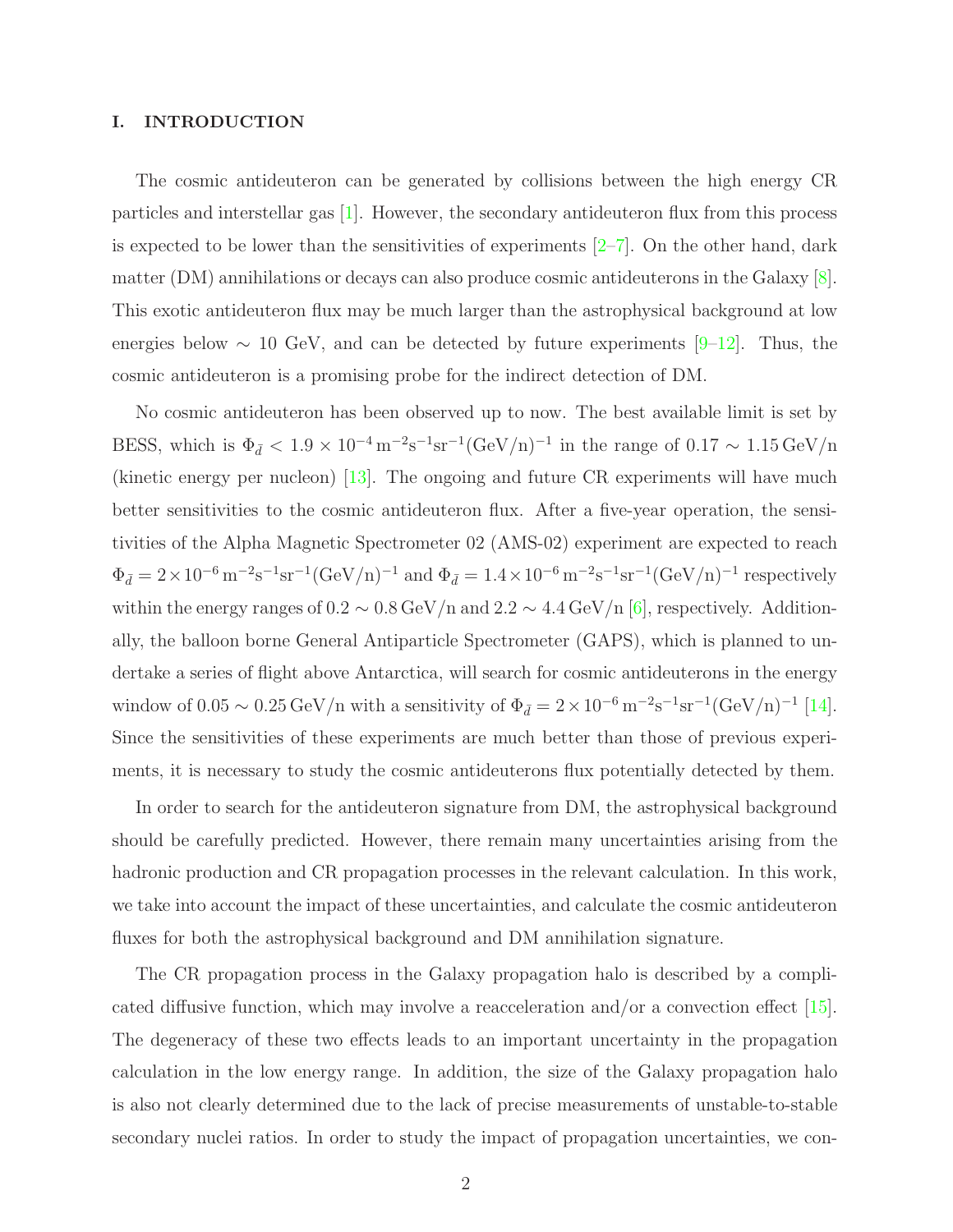sider four kinds of propagation models in the analysis, namely the diffusion-convection (DC) model, the diffusion-reacceleration (DR) model, the modified diffusion-reacceleration (DR-2) model, and the diffusion-reacceleration-convection (DRC) model. We utilize the GALPROP package to solve the CR propagation equation  $[16, 17]$  $[16, 17]$  $[16, 17]$ . The propagation parameters are determined by a Markov Chain Monte Carlo (MCMC, [\[18](#page-18-7)]) fitting to the latest AMS-02 B/C data.

Astrophysical background antideuterons are formed by antiprotons and antineutrons produced by the collisions between the high energy CR particles and the interstellar gas. Therefore, the secondary production rates of cosmic antiprotons and antineutrons are important for the prediction of background antideuterons. Since the forward hadronic scatterings can not be perturbatively calculated from the first principle, many parameterized methods [\[19](#page-18-8)– [21\]](#page-18-9) and phenomenological Monte Carlo (MC) generators [\[22](#page-18-10)[–29\]](#page-19-0) have been adopted to deal with these processes. In this work, the production processes of cosmic antiprotons and antineutrons are simulated by the MC generators EPOS and QGSJET-II developed in the pomeron scenario. These generators have been tuned to explain the available collider data and are widely adopted in CR studies. For each event in the simulation, the formation of antideuteron is calculated by using the coalescence model. Considering the uncertainties from the antideuteron production and propagation processes, we find that the secondary antideuteron flux is hard to detect in the near future detectors.

For the DM signature, we also adopt a MC method as discussed in Ref. [\[30\]](#page-19-1) by using the generator PYTHIA [\[23\]](#page-18-11). The latest constraint from the AMS-02 antiproton observation on the DM annihilation cross section has been taken into account in the analysis. We find that the antideuteron signature from dark matter annihilation will be detectable even considering the AMS-02 antiproton constraint.

This paper is organized as follows. In Section [II,](#page-3-0) we describe the estimation of the cosmic antideuteron production. We also discuss the difference between the results given by different MC generators. In Section [III,](#page-8-0) we introduce the propagation models adopted in this work. Then we calculate the antideuteron fluxes both for the astrophysical background and DM annihilation signatures in Section [IV.](#page-11-0) Finally, we give our conclusion in Section [V.](#page-16-0)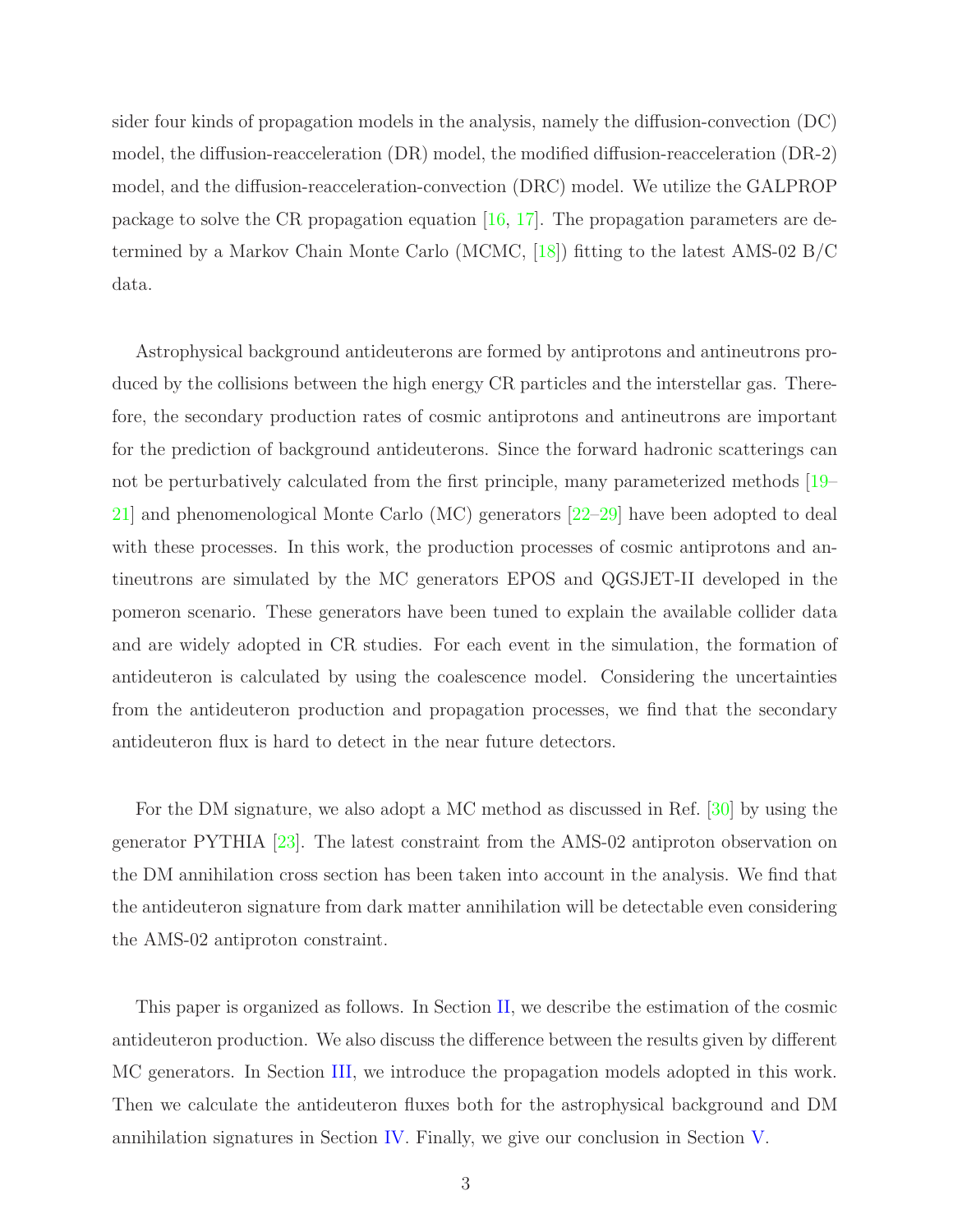#### <span id="page-3-0"></span>II. ANTIDEUTERON PRODUCTION

In this work, we estimate the production of antideuterons via an MC simulation. First, we generate antiprotons and antineutrons via MC generators for each collision event. Then, we calculate the formation of antideuterons by using the coalescence model.

#### A. Hadronic Interaction Models

Although the Quantum Chromodynamics (QCD) has been well established and tested in many years, it could not yet directly predict the bulk of produced particles in hadronic interactions. In order to deal with the relevant processes, many analytically parameterized methods [\[31](#page-19-2)[–33](#page-19-3)] and MC generators have been developed in the literature [\[22,](#page-18-10) [23,](#page-18-11) [29](#page-19-0), [34](#page-19-4)– [38\]](#page-19-5). In this work, we adopt the MC generators QGSJET-II and EPOS to calculate hadronic interactions between the high energy primary CR particles and the interstellar gas here. These generators are developed in the pomeron scenario, and have been tuned to fit the available collider data.

The QGSJET-II generator [\[34,](#page-19-4) [39](#page-19-6)] is designed to simulate the extensive air showers induced by very high energy CR particles. After reproducing the current collider data, a reasonable extrapolation method is used to deal with hadronic interactions in the high energy range and phase-space regions without available experiment results. Although the predictions of antiprotons given by its early versions are not quit consistent with the NA49 results [\[40](#page-19-7)], Kachelriess et al. [\[35\]](#page-19-8) have proposed a modified version to deal with this problem. Thus we adopt this modified version of QGSJET-II as a typical choice in our analysis.

EPOS [\[29](#page-19-0), [41\]](#page-19-9) is another widely adopted hadronic generator in CR studies, which can reproduce the collider data well over a wide energy range. Note that there are two popular versions of EPOS, namely EPOS 1.99 [\[41](#page-19-9)] and EPOS LHC [\[29](#page-19-0)], which have been tuned to explain different collider data. EPOS 1.99 focused on the low energy data, while EPOS LHC can well explain the recent high energy LHC results since 2009. We adopt both versions of EPOS in our calculation.

Both the EPOS and QGSJET generators can provide a reasonable prediction for hadronic collisions with center-of-mass (CM) energies  $\sqrt{s}$  from tens of GeV to hundreds of GeV. As can be seen in Fig. [1,](#page-4-0) their predictions for the antiproton production well fit the NA49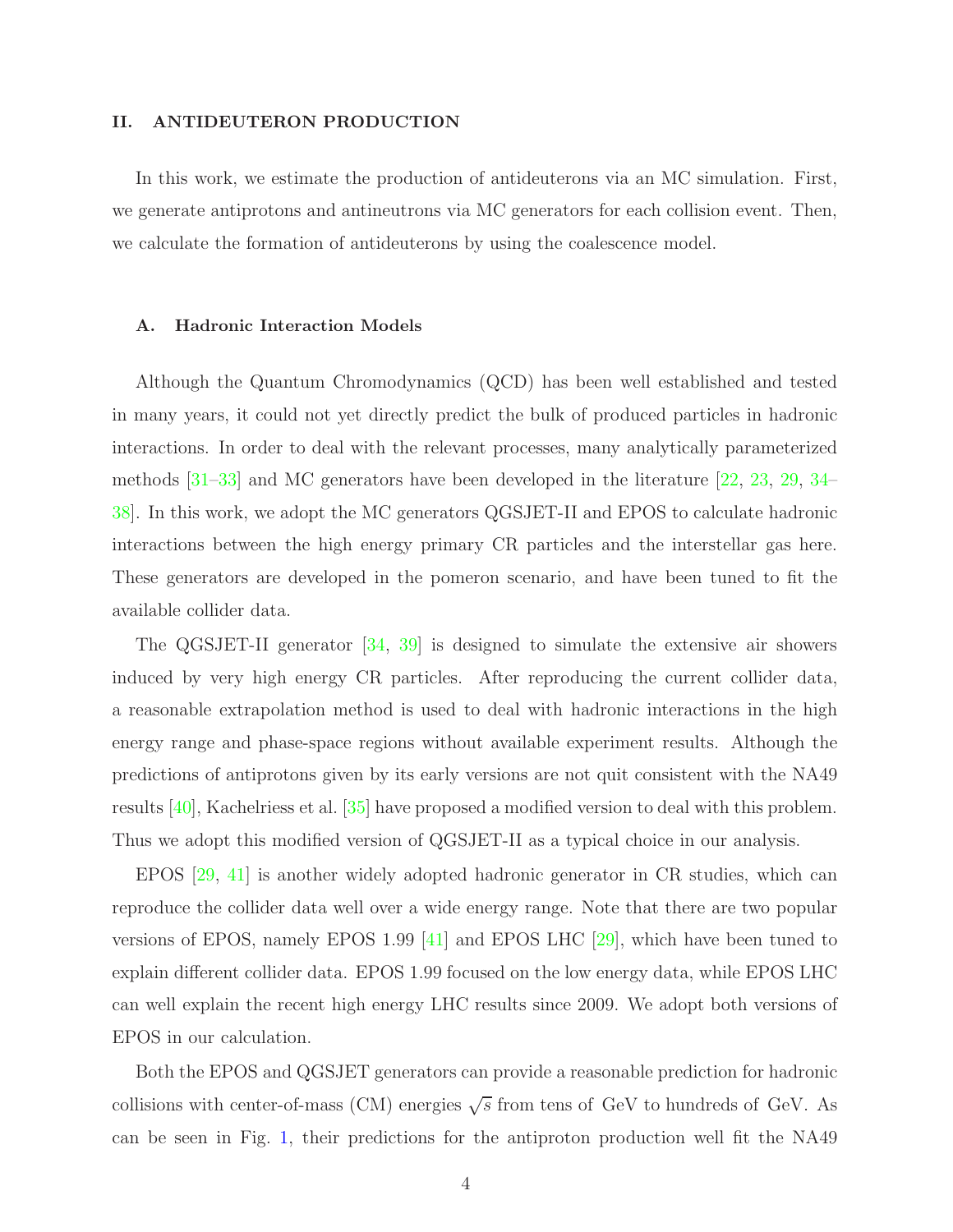data with a beam momentum of  $158 \,\text{GeV}/c$ . For the antiproton production at low energies, there is a set of results from the S61 experiment with an incident proton momentum of 19.2 GeV (equivalent to a  $\sqrt{s} = 17.3$  GeV) at CERN PS [\[42\]](#page-19-10). The corresponding CM energy  $\sqrt{s}$  = 6.15 GeV is close to the antideutron production threshold ~ 6 $m_p$ . In Ref. [\[35\]](#page-19-8), the predicted antiproton spectra given by QGSJET-IIm and EPOS LHC have been compared with the S61 data. The authors found that QGSJET-IIm can well explain the measured antiproton spectra below ∼ 8GeV, while the spectra predicted by EPOS are slightly lower in the same energy region. Although the capabilities of these generators at low CM energies are not as well as those at high CM energies, their predictions are acceptable to study the low energy antiproton and antineutron production in secondary CRs.



<span id="page-4-0"></span>FIG. 1. The antiproton differential cross section  $1/\pi x_E d\sigma/dx_F$  .vs.  $x_F$  estimated by the MC generators QGSJETII-04m, EPOS 1.99 and EPOS LHC, comparing with the NA49 data at beam momentum 158 GeV/c [\[40](#page-19-7)]. Both the  $x_F \equiv 2p_z/\sqrt{s}$  and  $x_E \equiv 2E/\sqrt{s}$  are defined in the CM system.

For proton-antiproton collisions, we compare the  $\bar{p}+p \to p+X$  cross section predicted by the MC generators with the results of Mirabelle bubble chamber at IHEP [\[43](#page-19-11)] with a beam momentum of  $32 \,\text{GeV}/c$ . As shown in Fig. [2,](#page-5-0) we find that the generators well reproduce the experimental data after introducing some rescale factors. Thus we apply these rescale factors for the low energy proton-antiproton interactions in the following calculation.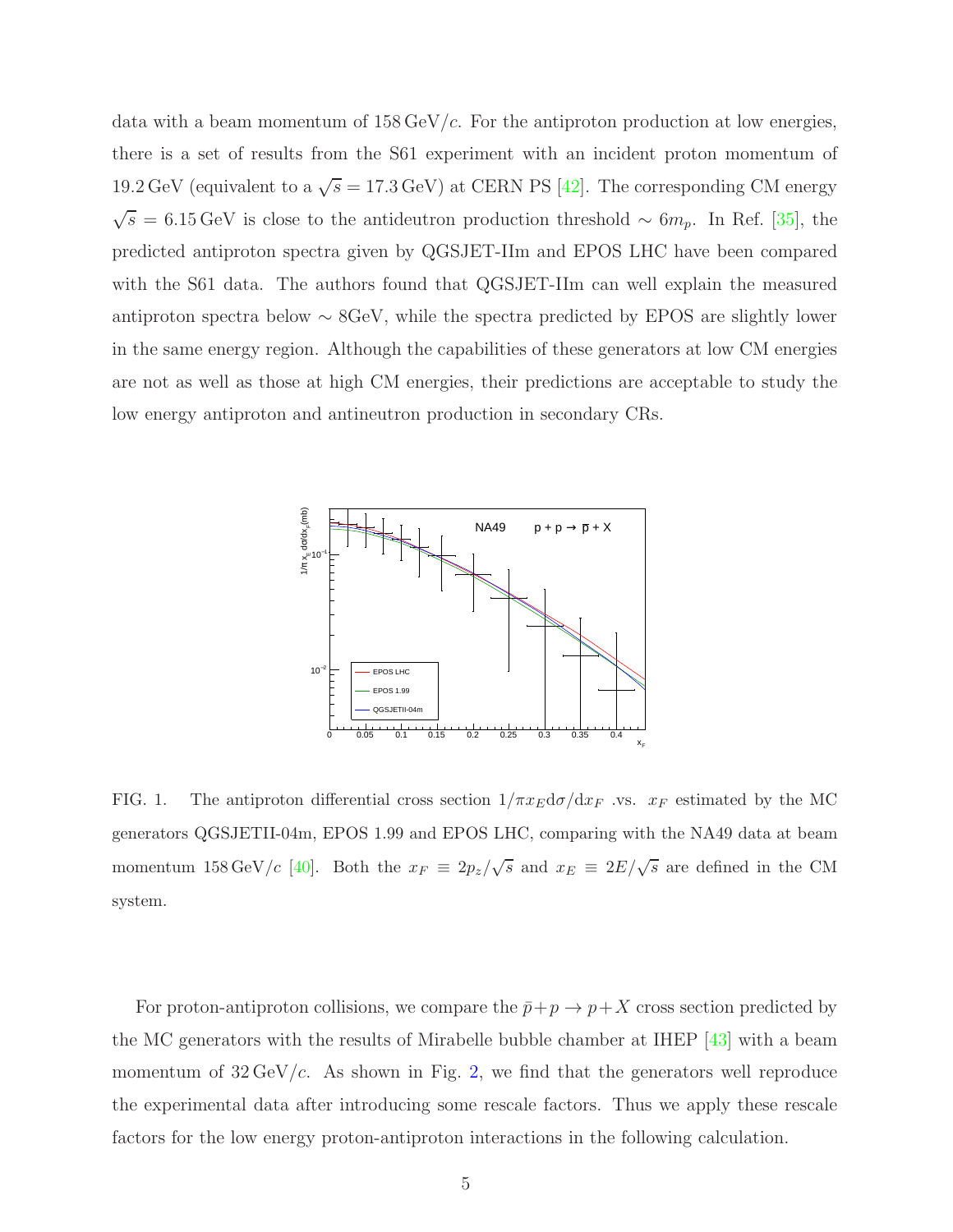

<span id="page-5-0"></span>FIG. 2. The  $\bar{p} + p \rightarrow p + X$  cross section at beam momentum 32 GeV/c. The lines show the prediction for different generators (after rescaled), and the data points are the measurements at the Mirabelle bubble chamber at IHEP [\[43\]](#page-19-11).

|                   |       |       | EPOS LHC EPOS 1.99 QGSJETII-04m PYTHIA 8 |     |
|-------------------|-------|-------|------------------------------------------|-----|
| $p_0(\text{MeV})$ | 175.8 | 145.3 | 211.7                                    | 192 |

<span id="page-5-1"></span>TABLE I. The  $p_0$  values. The values for EPOS and QGSJET are obtained by fitting with the data at CERN ISR  $[45, 46]$  $[45, 46]$ , while the  $p_0$  value for PYTHIA 8 is adopted from Ref. [\[47](#page-19-14)].

## B. Coalescence Model

All the MC generators mentioned above are only used to simulate the production of antiprotons and antineutrons. In order to simulate the production of antideuterons, we adopt the so called coalescence model  $|44|$ , in which an antideuteron is formed by a pair of antiproton and antineutron when their momentum difference  $\Delta p$  is smaller than the coalescence momentum  $p_0$ .

The  $p_0$  is a phenomenological parameter and can be determined by fitting experimental data. In principle, its value varies not only for different generators, but also for different collision energies. Here we just assume that the value of  $p_0$  does not vary with the collision energy for simplicity. We use the differential cross section of antideuterons measured by CERN ISR [\[45](#page-19-12), [46\]](#page-19-13) with  $\sqrt{s} = 53 \,\text{GeV}$  to determine  $p_0$ . The best-fit values of  $p_0$  are given in Table. [I.](#page-5-1) The corresponding differential antideuteron production cross sections predicted by different generators are shown in Fig. [3.](#page-6-0)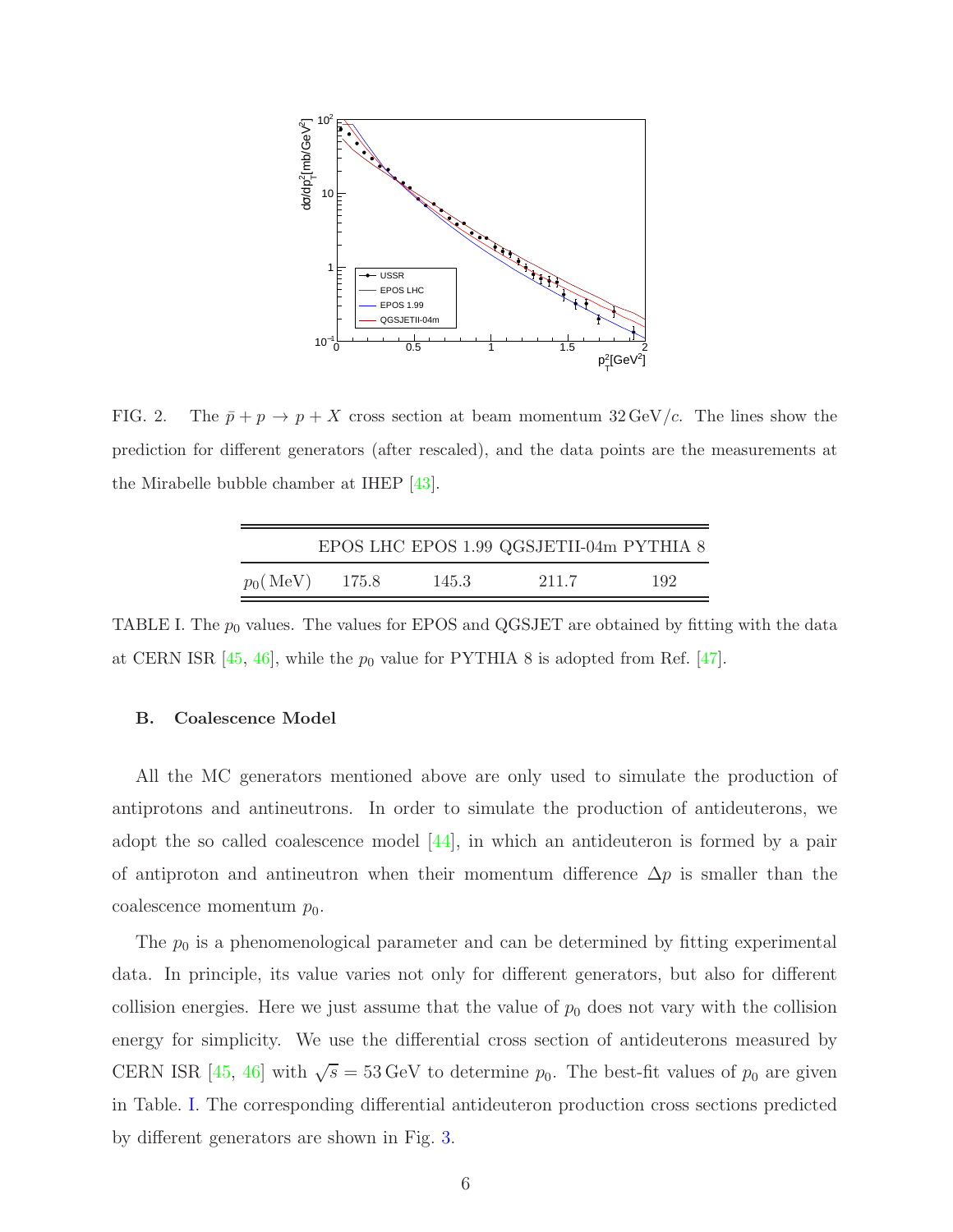

<span id="page-6-0"></span>FIG. 3. The differential cross sections of antideuterons comparing with the data measured at CERN ISR [\[45](#page-19-12), [46](#page-19-13)] for the chosen generators with best-fit  $p_0$  values.  $p_T$  is the transverse momentum of antideuteron.

## C. Injection of Background Antideuteron

With the derived antideuteron production rate, we perform an estimation for the injection of the background antideuteron induced by interactions between the CR particles and interstellar gas. Its injection can be presented by

$$
Q_j(p) = \beta c n_{gas} \int \mathrm{d}p' \frac{\mathrm{d}\sigma_{i \to j}(p' \to p)}{\mathrm{d}p} n_i(p'),\tag{1}
$$

where the index i (or j) indicates the specie of particles,  $\sigma_{i\rightarrow j}$  is the cross section of the corresponding production process,  $\beta$  is the velocity of the secondary particle in unit of c, and  $n_{\text{gas}}$  and  $n_i$  are the densities of the interstellar gas and the *i*-th CR particles, respectively.

There are two processes that would contribute to the background antideuteron injection. The primary CR particles result in the secondary antideuterons and antiprotons. These secondary antiprotons can interact with the interstellar gas again and produce the tertiary antideuterons. In the estimation of these two processes, we adopt the local interstellar (LIS) fluxes of the primary proton and secondary antiproton predicted by the DR model in Ref. [\[48\]](#page-19-16); the interstellar hydrogen density is taken to be  $n_H = 1.0 \text{cm}^{-3}$ .

The injection spectra for different generators are shown in Fig. [4.](#page-7-0) When the kinetic energy is around or lower than ∼ GeV, the contribution of tertiary antideuteron may be dominant for the final injection. Although the secondary antiprotons are rare compared with the primary protons, their interactions with the interstellar gas around the antideuteron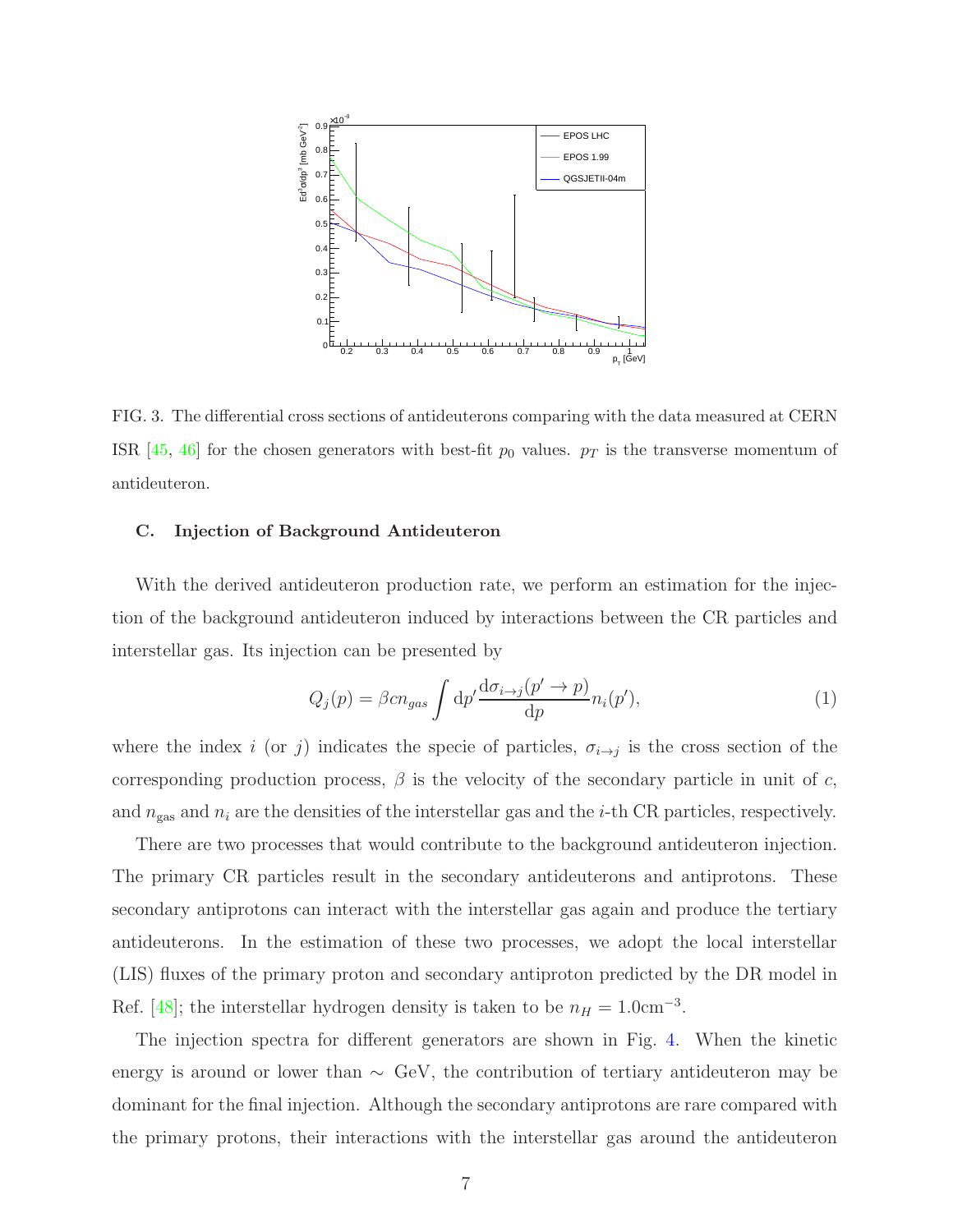

<span id="page-7-0"></span>FIG. 4. The injection of CR secondary antideuteron around the local interstellar. The solid line indicate the secondary antideuteron (from proton-proton collision) while the dash line indicate the tertiary antideuteron (from proton-antiproton collision)

production threshold are much stronger than those of the primary protons. In addition, there are low energy cutoffs in both the secondary and tertiary injection spectra. This is because that the secondary and tertiary antideuterons tend to be produced with low energies in the CM frame. Thus their energies in the realistic frame would always be larger than a minimum value depending on the threshold of interaction.

Note that except for the injection induced by the primary protons, the contributions from CR heliums, whose abundance is about 10% of the primary proton abundance, should also be taken into account. Instead of directly simulating the antiproton-helium, proton-helium and helium-helium interactions with the generators again, we derive them from the protonantiproton and proton-proton interactions for simplicity. We perform this calculation with the method provided by Ref. [\[49\]](#page-19-17). The collision cross sections of the nuclei (antinuclei) with nucleon numbers of A and B can be derived by

$$
\sigma_{AB \to \bar{d}} \simeq \frac{1}{2} w_{AB} \frac{\sigma_{AB, \text{inel}}}{\sigma_{pp, \text{inel}}} \sigma_{pp \to \bar{d}}
$$
\n
$$
= \frac{1}{2} \left( B \frac{\sigma_{pA, \text{inel}}}{\sigma_{pp, \text{inel}}} + A \frac{\sigma_{pB, \text{inel}}}{\sigma_{pp, \text{inel}}} \right) \sigma_{pp \to \bar{d}},
$$
\n(2)

where the  $\sigma_{*,\text{inel}}$  is the total inelastic cross section for the corresponding collision, and the  $w_{AB}$  is a raw estimation on the total number of nuclei that have effects on the collisions. In our analysis, these total inelastic cross sections are evaluated by the CROSEC code of Barashenkov-Polanski embedded in the GALPROP package [\[16](#page-18-5)].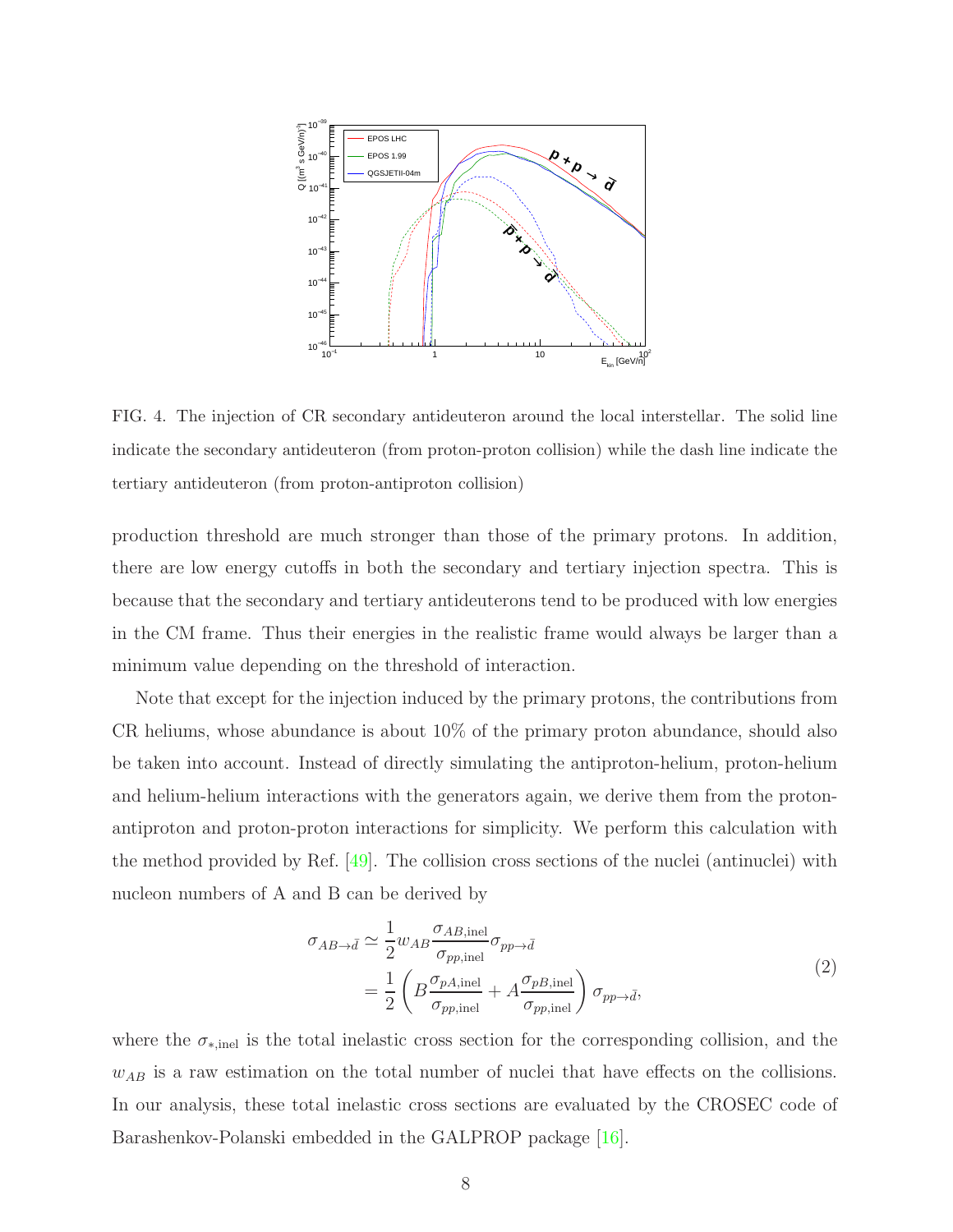#### <span id="page-8-0"></span>III. PROPAGATION

After being injected to the Galaxy, the antideuterons travel in the propagation halo, which is a cylindrical area around the Galaxy disk with a thickness of several kpc. The propagation effects are described by a diffusive transport equation expressed by

$$
\frac{\partial \psi}{\partial t} = Q(\mathbf{x}, p) + \nabla \cdot (D_{xx} \nabla \psi - \mathbf{V}_c \psi) + \frac{\partial}{\partial p} p^2 D_{pp} \frac{\partial}{\partial p} \frac{1}{p^2} \psi \n- \frac{\partial}{\partial p} \left[ \dot{p} \psi - \frac{p}{3} \left( \nabla \cdot \mathbf{V}_c \psi \right) \right] - \frac{\psi}{\tau_f} - \frac{\psi}{\tau_r},
$$
\n(3)

<span id="page-8-1"></span>where the Q is the source term. The terms with  $D_{xx}$ ,  $\mathbf{V}_c$ ,  $D_{pp}$ ,  $\dot{p}$ ,  $\tau_f$ , and  $\tau_r$  describe the diffusion, convection, diffusive reacceleration, energy loss, fragmentation, and radioactive decay effects, respectively. We solve this equation with the numerical package GALPROP [\[16](#page-18-5)].

The diffusion coefficient  $D_{xx}$  is assumed to vary with the rigidity R of the CR particle, following the relation of  $D_{xx} = D_0 \beta^{\eta} (R/R_0)^{\delta}$ , where  $\beta$  is the velocity of the particle in unit of c, and  $R_0 = 4$  GV is the reference rigidity. The constant  $\eta$  is taken to be 1 by default, but it was found that a negative value of  $\eta$  may describe the low energy behaviour of  $D_{xx}$ better [\[50\]](#page-20-0).

The propagation parameters can be determined by the secondary-to-primary CR nuclei ratios like  $B/C$  and  $(Sc+Ti+V)/Fe$  together with the unstable-to-stable secondary ratios like <sup>10</sup>Be/<sup>9</sup>Be and <sup>26</sup>Al/<sup>27</sup>Al [\[16](#page-18-5), [51](#page-20-1)[–53](#page-20-2)]. However, as the current measurements of unstable-tostable secondary ratios are not precise enough, the determination of propagation parameters dominantly depend on the secondary-to-primary ratios, especially, the B/C ratio. These ratios are just related to the average propagation distance of CR particles in the Galaxy, which depends on both the  $D_{xx}$  and the half-thickness of propagation halo L. Therefore, the values of L and  $D_{xx}$  determined by this approach are always degenerate. The value of L has been found within a large range of  $2 \sim 15$  kpc in the fitting to the current B/C data [\[54](#page-20-3), [55\]](#page-20-4).

The convection effect is induced by the galactic wind of charged particles, and can be described by a convective velocity  $V_c$  of the background environment. In this work, the convection velocity is assumed to be in proportion to the distance from the Galaxy disk  $V_c = z \cdot dv/dz$ . Another important propagation effect is the diffusive reacceleration effect caused by the random magenetohydrodynamic waves, which can change the momenta of charged particles. This effect can be considered as a diffuse effect in the momentum space;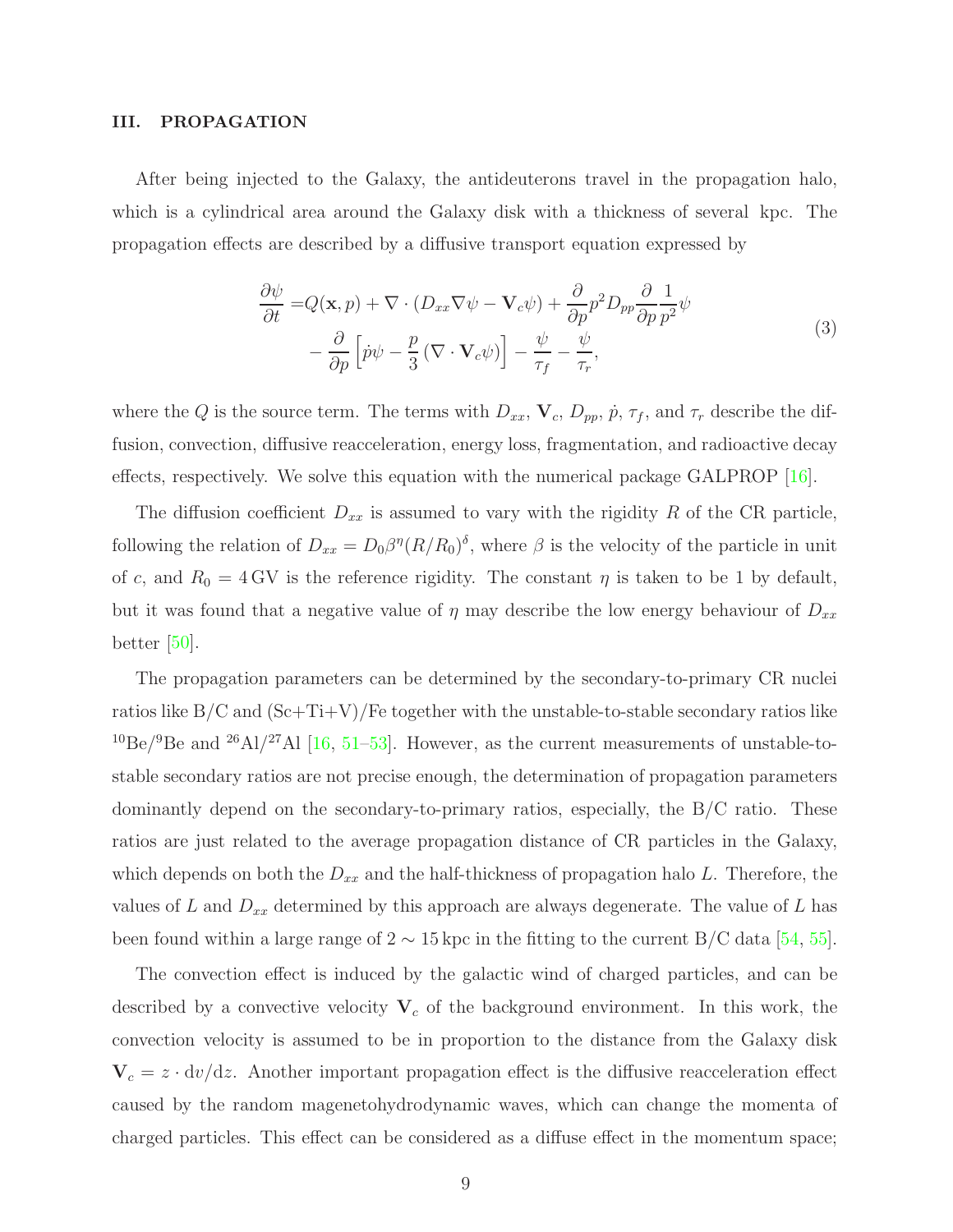the corresponding diffusion coefficient is given by [\[56,](#page-20-5) [57\]](#page-20-6)

$$
D_{pp}D_{xx} = \frac{4p^2v_A^2}{3\delta(4-\delta^2)(4-\delta)},
$$
\n(4)

with  $v_A$  is the Alfven velocity. Note that the convection and reacceleration effects may not be simultaneously significant. With either of them, the solutions of eq. [\(3\)](#page-8-1) are able to accommodate the current CR observations [\[55](#page-20-4)]. In this work, we consider four propagation models: the model only including the diffusion convection effect together with a  $\delta = 0$  below the reference rigidity  $R_0$  (DC), the model only including the diffusion reacceleration effect with a  $\eta = 1$  (DR) or a free  $\eta$  (DR2), and the model including both the convection and reacceleration effects (DRC).

For these propagation models, we adopt the propagation parameters from the most recent fitting results of Ref. [\[55\]](#page-20-4). This study took into account the latest AMS-02 B/C ratio and proton observations in the fitting at the same time, and calculated the corresponding nuclei injections following a broken power law as

$$
Q_{\text{primary}}(R) \propto \begin{cases} (R/R_{\text{br}}^{1})^{-\gamma_{0}}, & R < R_{\text{br}} \\ (R/R_{\text{br}}^{1})^{-\gamma_{1}}, & R_{\text{br}} < R \end{cases} . \tag{5}
$$

All the propagation parameters described above are listed in Table. [II.](#page-10-0) In order to take into account the impact of the degeneracy between the diffusion coefficient and propagation halo height, we take DR2 as a typical model, and consider several cases with different values of the propagation halo height L varying from  $3 \text{ kpc}$  to  $9 \text{ kpc}$ . These cases are the best-fit results for specific Ls. Among the four DR2 cases given in Table. [II,](#page-10-0) the global best-fit result is provided by the DR2-2 case [\[55](#page-20-4)].

These models can also reasonably explain the CR antiproton observations. Note that the determination of the propagation parameters depend on the heavy-ion fragmentation cross sections [\[58\]](#page-20-7) adopted in the fitting to secondary-to-primary ratios, especially the cross section of  $C, O \rightarrow B$ . Therefore, the derived propagation parameters are affected by the uncertainties from the measurements of heavy-ion fragmentation cross sections. If such uncertainties are included, the derived propagation parameters and the predicted CR fluxes would be slightly modified. Here we simply introduce a normalization factor  $C_{\rm cs}$  for the proton-proton and antiproton-proton cross sections to compensate such an uncertainty. Thus the secondary and tertiary fluxes would be scaled by a factor of  $C_{\text{cs}}$  and  $C_{\text{cs}}^2$ , respectively.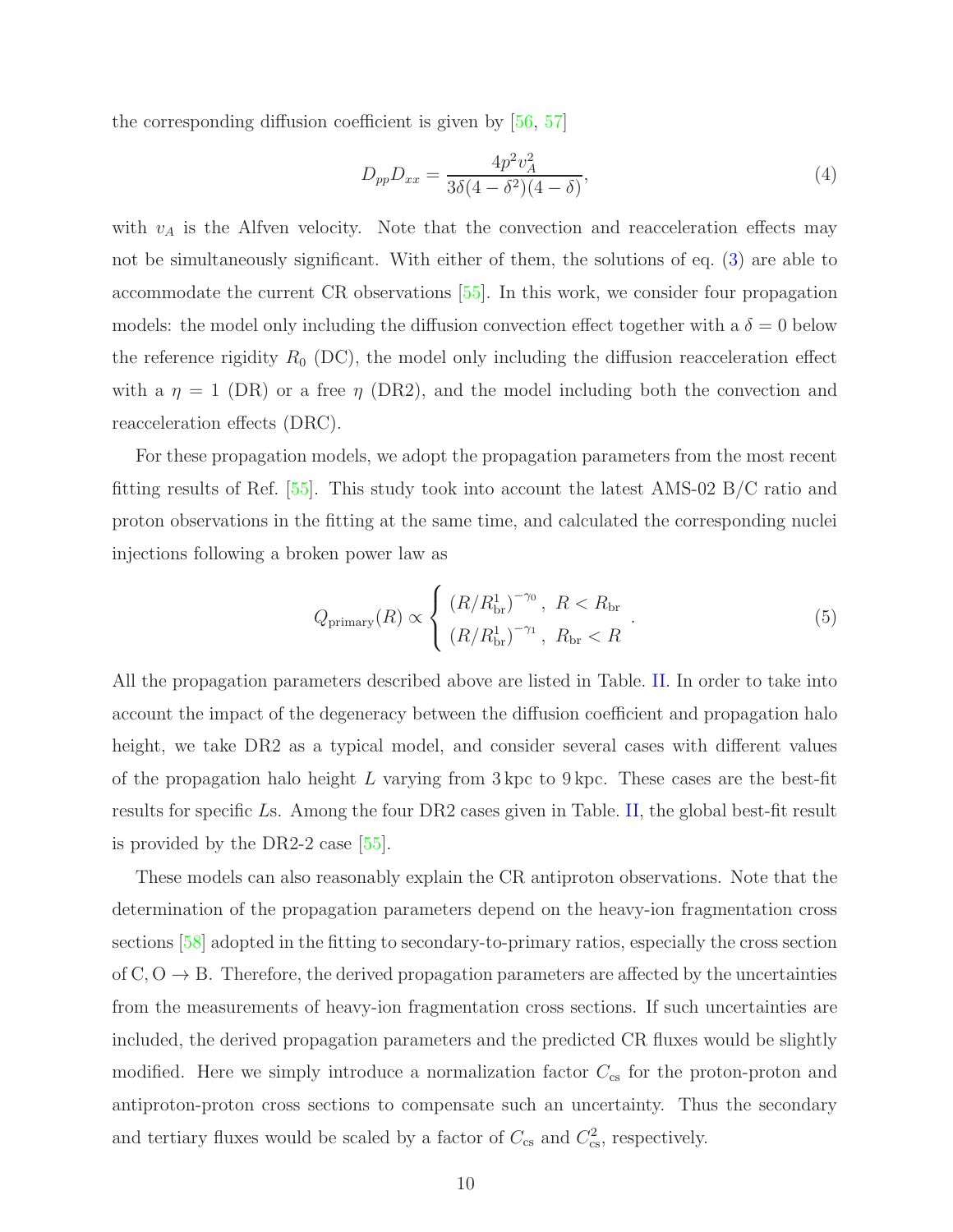|            | $D_0$                                  | $\eta$       | L    | $v_A$                         | $\delta$               | $R_0$ | dv/dz                     | $A_p^{\mathbf{a}}$ | $\gamma_0$ | $\gamma_1$ | $R_{\rm br}$            | $\Phi_+$                                                                |
|------------|----------------------------------------|--------------|------|-------------------------------|------------------------|-------|---------------------------|--------------------|------------|------------|-------------------------|-------------------------------------------------------------------------|
|            | $[10^{28} \,\mathrm{cm}^2/\mathrm{s}]$ |              |      | $[\text{kpc}]\ [\text{km/s}]$ |                        |       | $[GV]$ $[km/s \cdot kpc]$ |                    |            |            |                         | $\left\lceil \text{GV} \right\rceil \left\lceil \text{GV} \right\rceil$ |
| $DR2-1$    | 2.48                                   | $-2.05$ 3.0  |      | 15.6                          | 0.524                  | 4.0   |                           |                    |            |            |                         | 4.67 2.11 2.31 13.1 0.558                                               |
| $DR2-2$    | 4.16                                   | $-1.28$ 5.02 |      | 18.4                          | 0.5                    | 4.0   |                           |                    |            |            |                         | 4.63 2.04 2.33 10.7 0.564                                               |
| $DR2-3$    | 5.26                                   | $-1.43$ 7.0  |      | 17.9                          | 0.5                    | 4.0   |                           |                    |            |            | 4.6 2.06 2.33 10.9 0.56 |                                                                         |
| $DR2-4$    | 6.38                                   | $-1.0$       | 9.0  | 19.2                          | 0.485                  | 4.0   |                           |                    |            |            |                         | 4.57 2.03 2.34 10.7 0.578                                               |
| DR         | 7.24                                   | 1.0          | 5.93 | 38.5                          | 0.38                   | 4.0   |                           |                    |            |            |                         | 4.5 1.69 2.37 12.88 0.455                                               |
| DC         | 4.95                                   | 1.0          | 10.8 | $\frac{1}{2}$                 | $0/0.591^{\rm b}$ 5.29 |       | 5.02                      |                    |            |            |                         | 4.61 2.43 2.3 60.26 0.686                                               |
| <b>DRC</b> | 6.14                                   | 1.0          | 12.7 | 43.2                          | 0.478                  | 4.0   | 11.99                     |                    |            |            |                         | 4.52 1.82 2.37 16.6 0.492                                               |

 $^{\rm a}$ Normalization at 100 GeV in unit of  $10^{-9} \rm cm^{-2} sr^{-1} \, MeV^{-1}$ 

<span id="page-10-2"></span><span id="page-10-1"></span><sup>b</sup> Below/Above  $R_0$ 

<span id="page-10-0"></span>TABLE II. The propagation parameters, nuclei injection parameters, and the solar modulation potential for AMS-02 proton adopted from [\[55\]](#page-20-4).

We adopt the force field approximation (FFD) [\[59\]](#page-20-8), which can be characterized by a solar modulation potential  $\Phi$ , to deal with the modulation effect for CRs propagation in the Solar system. In order to consider the effects induced by the electric charge of CR particles  $[60, 61]$  $[60, 61]$ , we take two solar modulation potential  $\Phi_-\$  and  $\Phi_+$  for the CR antiproton (antideuteron) and CR proton, respectively.

Then we can calculate the CR antiproton-to-proton ratio  $\bar{p}/p$ , and compare it with the observations given by AMS-02  $[62]$ . Since only the low energy antiprotons are important for background antideuteron searches, we only focus on the antiproton-to-proton data below 50 GeV. The best-fit values of  $C_{\rm cs}$  and  $\Phi_{-}$  for different generators and propagation models are listed in Table. [III.](#page-11-1) We find that EPOS 1.99 and EPOS LHC can provide a better prediction of  $\bar{p}/p$  than that given by QGSJETII-04m. For instance, we show the predicted  $\bar{p}/p$  for the DR2-2 case in Fig. [5.](#page-11-2) It seems that QGSJETII-04m overestimates the antiproton production below  $\sim 10$  GeV and tends to require a large modulation potential  $\Phi_-\sim 1.5$  GeV for the DR2 model. As there is no precise measurement on the cosmic antideuteron yet, such a slight overestimation are acceptable in this work.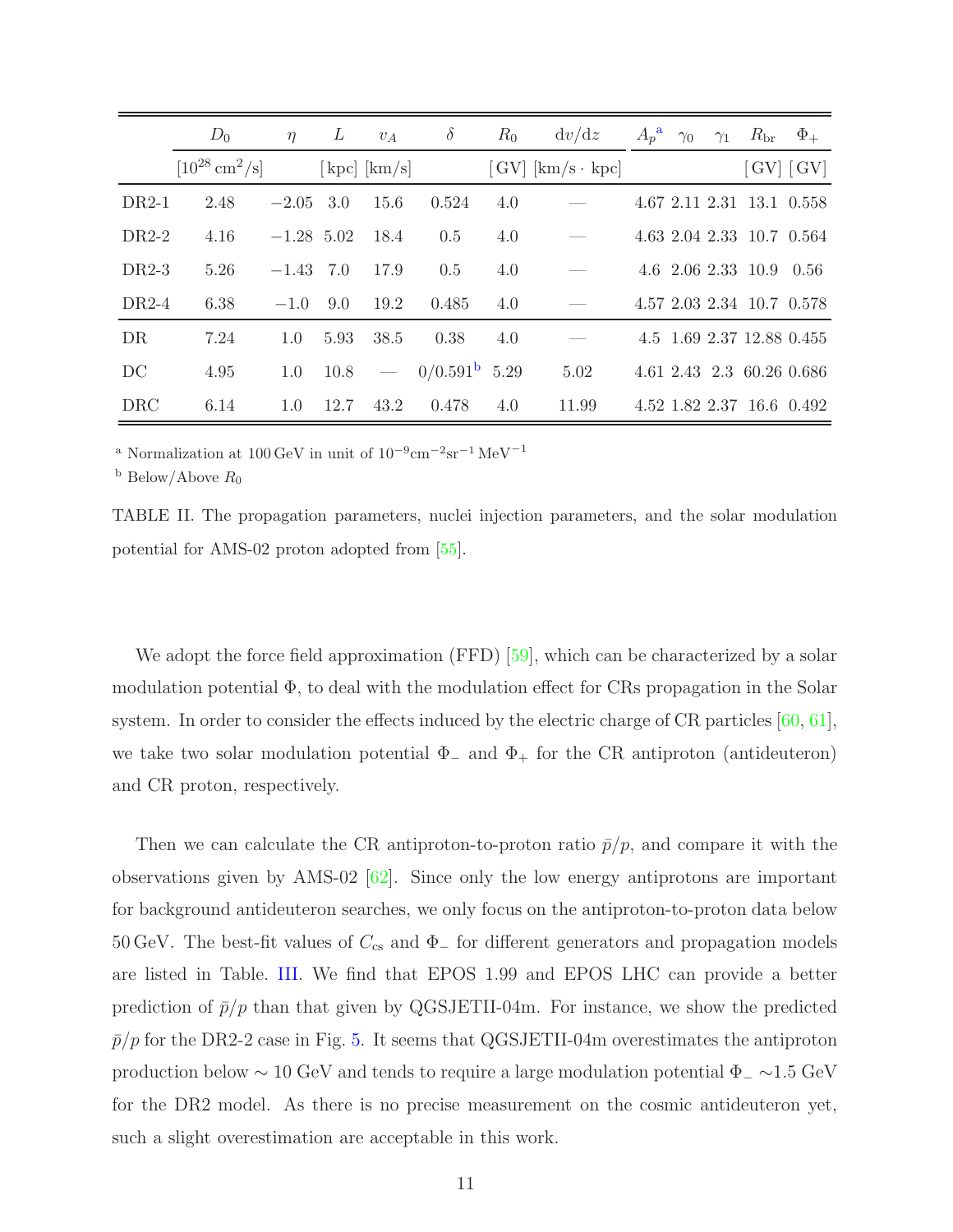|                   |       | EPOS LHC                                                                                                          |       | EPOS 1.99 | QGSJETII-04m |       |  |
|-------------------|-------|-------------------------------------------------------------------------------------------------------------------|-------|-----------|--------------|-------|--|
|                   |       | $C_{\rm cs}$ $\Phi$ <sub>-</sub> [GV] $C_{\rm cs}$ $\Phi$ <sub>-</sub> [GV] $C_{\rm cs}$ $\Phi$ <sub>-</sub> [GV] |       |           |              |       |  |
|                   |       | $DR2-1$ 1.06 1.15                                                                                                 | 1.06  | 1.01      | 1.74         | 1.71  |  |
| DR2-2 1.02        |       | 0.956                                                                                                             | 1.03  | 0.827     | 1.68         | 1.58  |  |
| DR2-3 0.964 0.901 |       |                                                                                                                   | 0.97  | 0.772     | 1.59         | 1.53  |  |
|                   |       | DR2-4 0.963 0.821 0.971                                                                                           |       | 0.701     | 1.6          | 1.47  |  |
| DR.               | 0.866 | 0.104                                                                                                             | 0.89  | 0.0455    | 1.47         | 0.952 |  |
| DC                | 1.04  | 1.04                                                                                                              | 1.03  | 0.9       | 1.67         | 1.55  |  |
| <b>DRC</b>        | 0.908 | 0.246                                                                                                             | 0.924 | 0.163     | 1.53         | 1.01  |  |

TABLE III. The value of cross section scaling factor  $C_{\text{cs}}$  and modulation potential for AMS-02 antiproton  $\Phi_-$ 

<span id="page-11-1"></span>

<span id="page-11-2"></span>FIG. 5. The antiproton-to-proton ratio expected in DR2-2 case comparing with the AMS-02 [\[62](#page-20-11)] and PAMELA [\[63\]](#page-20-12) results for different generators. All the lines are the best-fit cases by varying the  $C_{\text{cs}}$  and  $\Phi_{-}$ , read the text for detail.

## <span id="page-11-0"></span>IV. RESULTS

In this section, we calculate the background antideuteron flux, and show the impact of the uncertainties from the production and propagation processes. Then we discuss the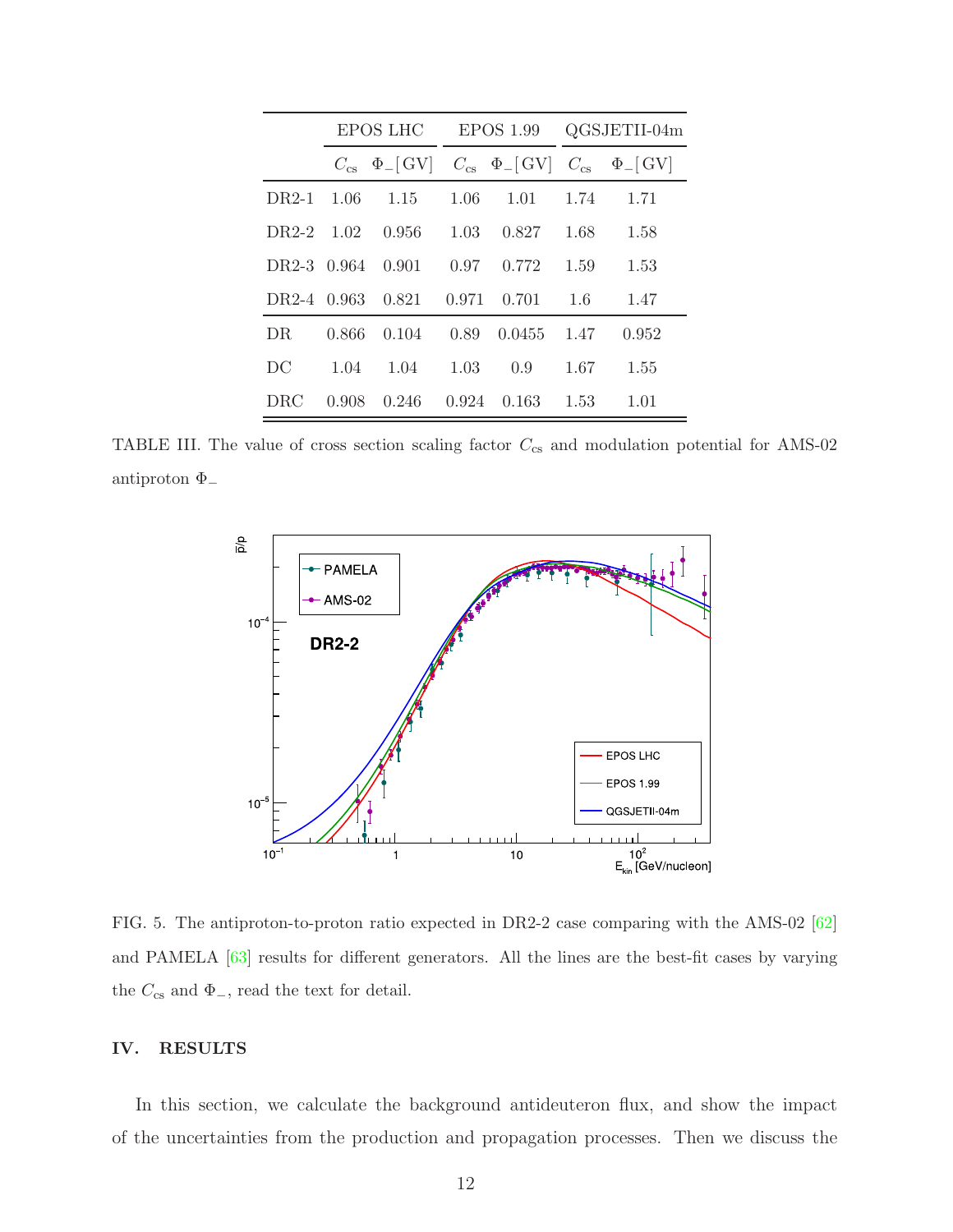antideuteron signatures from DM annihilations.



#### A. Background Antideuterons

<span id="page-12-0"></span>FIG. 6. The background antideuteron fluxes for different generators in DR2-2 case, comparing with the prospected sensitivity of AMS-02 and GAPS ULDB. The dash lines, dot-dash lines and solid lines indicate the secondary, tertiary and total fluxes correspondingly. The three gray lines are the result from Duperray et al. [\[2](#page-17-1)], Donato et al. [\[9\]](#page-18-0) and Ibarra et al. [\[3](#page-17-5)].

First, we consider the impact of the hadronic interaction model on the background antideuteron flux, and show the results evaluated in the DR2-2 case in Fig. [6.](#page-12-0) The different generators provide similar predictions for background antideuterons with energies larger than  $\sim$  10 GeV, while their predictions are different at the low energy region. In particular, the antideuteron flux evaluated from QGSJETII-04m is larger than that from EPOS 1.99 by a factor of ∼ 5 in sub-GeV region and by a factor of ∼ 2 around the peak of several GeV.

For a comparison, the results from Refs.  $[2, 3, 9]$  $[2, 3, 9]$  $[2, 3, 9]$  $[2, 3, 9]$  are also shown as gray lines in Fig. [6.](#page-12-0) The authors of Ref. [\[2](#page-17-1)] and Ref. [\[9](#page-18-0)] directly calculated the antideuteron production rate in the momentum space by introducing a phase space suppression factor, while the authors of Ref. [\[3\]](#page-17-5) performed a MC simulation similar to ours but with the generator DPMJET-III. In Ref. [\[3](#page-17-5)], the authors found DPMJET-III overestimates the differential antiproton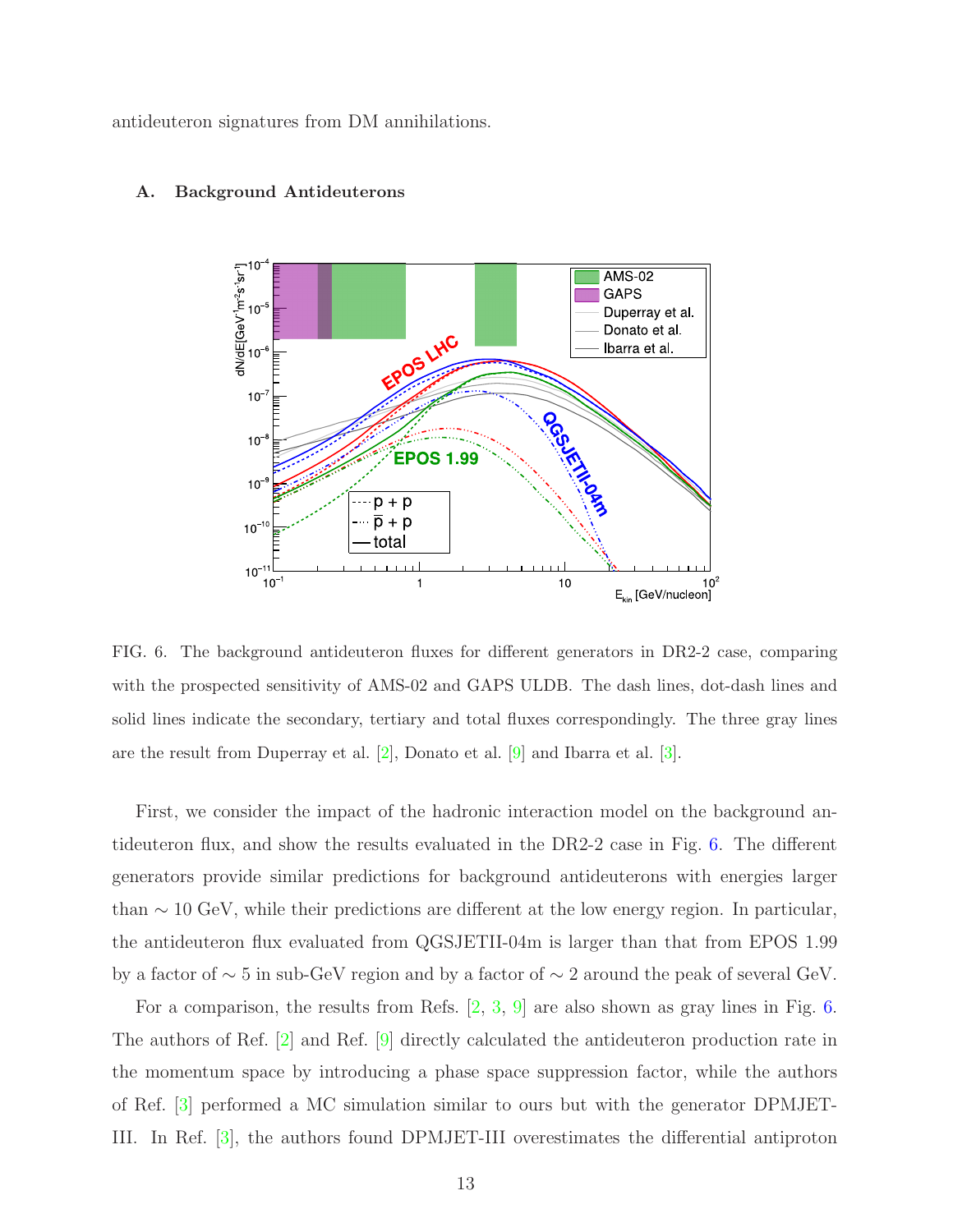production cross section in the fitting to the S61 data. They introduced a scaling factor as a function of the incident proton energy for the predicted antiproton production from DPMJET-III [\[64](#page-20-13)]. This factor is determined by comparing the DPMJET-III predictions to a interpolating function of experimental values [\[65](#page-20-14)], and is smaller than 1 for the incident proton energies below ∼ 400 GeV. We do not introduce such a scaling factor in our analysis, since the generator predictions adopted here are in consistent with the differential antiproton cross sections measured by S61 with  $T_p = 18.3 \,\text{GeV}$ , NA49 with  $T_p = 158 \,\text{GeV}$ , and CERN ISR with  $T_p = 1496.4 \,\text{GeV}$  ( a comprehensive discussion can be found in Ref. [\[35\]](#page-19-8)). This is the reason why the predicted background antideuteron fluxes in this work are different from that of Ref. [\[3](#page-17-5)] for the antideuteron kinetic energies of  $\sim \mathcal{O}(1)$  GeV.



<span id="page-13-0"></span>FIG. 7. The background antideuteron fluxes for different propagation parameters choices with generator EPOS LHC, comparing with the prospected sensitivity of AMS-02 and GAPS ULDB. The colored lines indicate different propagation choices, while the three gray lines are the result from Duperray et al. [\[2\]](#page-17-1), Donato et al. [\[9](#page-18-0)] and Ibarra et al. [\[3\]](#page-17-5).

Second, we consider the impact of the propagation model on the background antideuteron flux. Taking the injection generated with EPOS LHC as a typical example, we show the results evaluated in different propagation models in Fig. [7.](#page-13-0) As can be seen that all results in the DR scenario coincide with each other. This means that the variations of the propagation coefficient  $D_0$  and halo size L do not significantly affect the background antideuteron flux.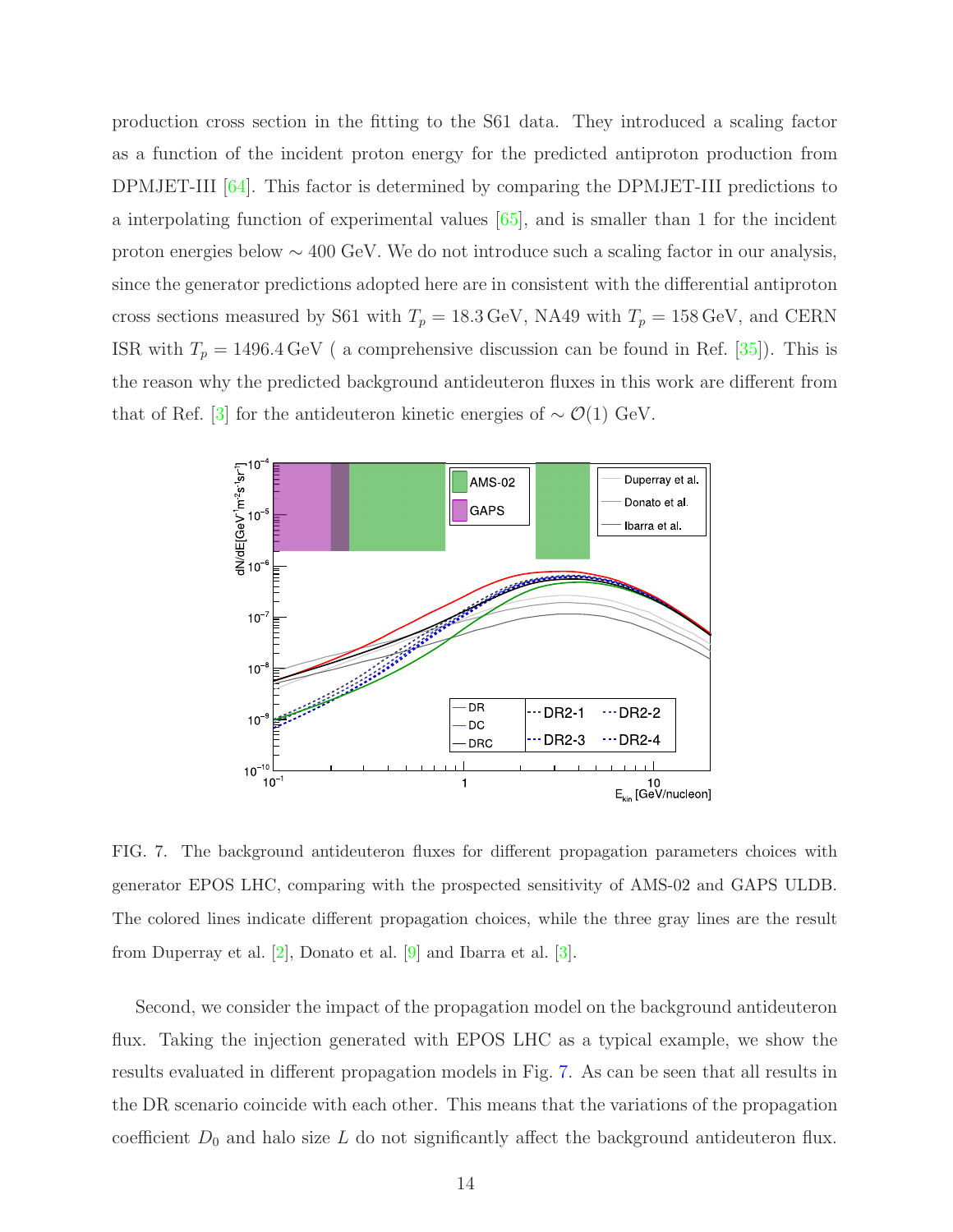On the other hand, the different choices of the convection and reacceleration effects would lead to different results varying by a factor of  $\sim 3 - 10$  at kinetic energies  $E_{kin}$  bellow 1 GeV.



<span id="page-14-0"></span>FIG. 8. The background antideuteron fluxes evaluated with different propagation parameters. The hadronic interaction generator is taken to be EPOS LHC. In the left panel, the blue line is predicted by the typical DR2-2 case, while the yellow lines are predicted with different values of the Alfven velocity  $v_A$ . The right panel is similar but for DC case and the gradient of convection velocity  $dv/dz$ .

In Fig. [8,](#page-14-0) we show the variation of the background antideuteron prediction for different  $dv/dz$  and  $v_A$ . Since the antideuteron injection below ~ 1 GeV is suppressed as shown in Fig. [4,](#page-7-0) the observed antideuterons in the sub GeV range are dominantly injected at higher energies and lose their energies through the convection and reacceleration effects during the propagation. Consequently, we can see that both the convection and reacceleration effects enhance the antideuteron flux at sub GeV.

Adopting the different approaches for the convection and reacceleration effects is the reason why the low energy spectra in our analysis are harder than those in Refs. [\[3](#page-17-5), [9\]](#page-18-0). In Refs. [\[3](#page-17-5), [9](#page-18-0)], the authors solved the propagation equation by using the semi-analytical method  $[66]$  and the "med" parameter set following Ref.  $[67]$ . In those analyses, the convection and reacceleration effects are simultaneously taken into account. A large Alfven velocity 52.9km/s would also lead to more antideuterons in the sub-GeV region than our predictions.

With the uncertainties from the hadronic model and propagation model, the predicted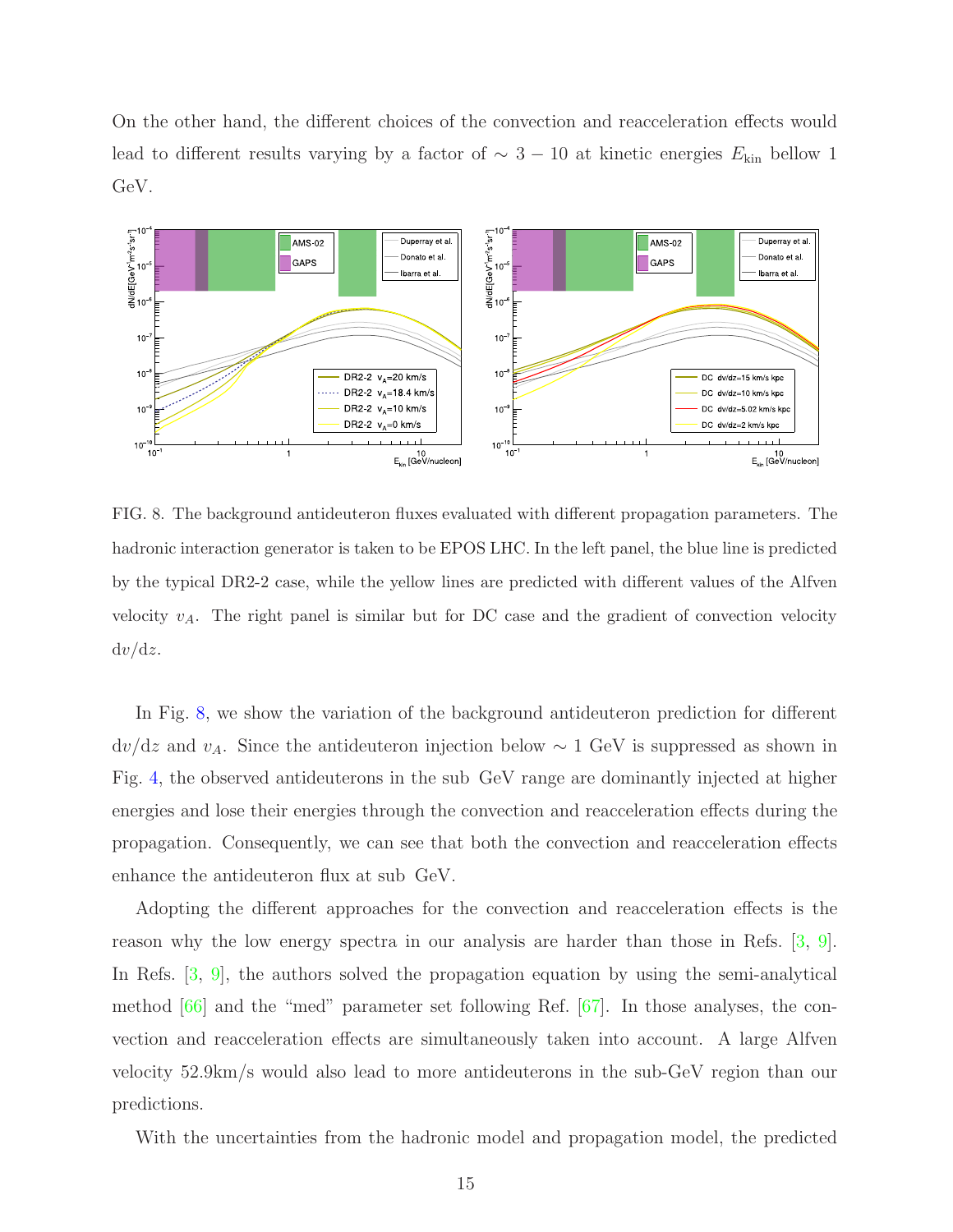background antideuteron flux is still below the expected sensitivities of AMS-02 and GAPS. Therefore, if the cosmic antideuterons are detected by these experiments in the future, there should be some exotic sources of antideuterons.

#### B. DM Antideuterons

The DM annihilations to hadronic final states can contribute to the antideuteron flux through the parton shower and hadronization processes. We employ the generator PYTHIA 8 [\[23\]](#page-18-11) to simulate the DM annihilations to  $b\bar{b}$  final states. For the coalescence momentum, we adopt a typical  $p_0$  value of 192 MeV following Ref. [\[47\]](#page-19-14), which has been tuned for explaining the  $\bar{d}$  measurement of ALEPH [\[68](#page-20-17)].

The CR contribution of DM annihilation depends on the DM density distribution in the Galaxy. We adopt the widely used Navarro-Frenk-White (NFW) [\[69](#page-20-18)] profile

$$
\rho(r) = \frac{\rho_0}{(r/r_s)(1 + r/r_s)^2},\tag{6}
$$

with  $\rho_0 = 0.35 \,\text{GeV} \,\text{cm}^{-3}$  and  $r_s = 20 \,\text{kpc}$ . Considering the 95% limits on the DM annihilation cross section  $\langle \sigma v \rangle$  derived from the AMS-02  $\bar{p}/p$  observation [\[70](#page-21-0)], we estimate the maximal allowed values of the DM antideuteron flux. For a DM with a mass of 50 GeV,  $100 \,\text{GeV}$  and  $1000 \,\text{GeV}$ , such limits are  $(0.93, 3.10, 8.51) \times 10^{-26} \text{cm}^3 \text{s}^{-1}$ , respectively.

We show the results given by for different propagation models in Fig. [9.](#page-16-1) We can see that the antideuteron spectra from DM are flatter than that of the background antideuteron in the sub-GeV region. This is because the DM antideuterons in this energy region are dominantly generated in the boosted jets from DM annihilations; there is no significant low energy cut in the injection spectrum. Thus the antideuterons losing energies via the convection and reacceleration effects would not significantly affect the final flux at low energies. As the background antideuteron background is very small, it is promising to search for the DM signatures in the sub-GeV region.

We also find that unlike the background antideuteron, the propagation coefficient  $D_0$  and the halo size  $L$  would significantly affect the antideuteron flux from DM. This difference is caused by the different distributions of the DM and background antideuteron sources. The DM antideuterons are generated by DM annihilations in the entire DM halo, while the background antideuterons are produced by the collisions between the primary CRs and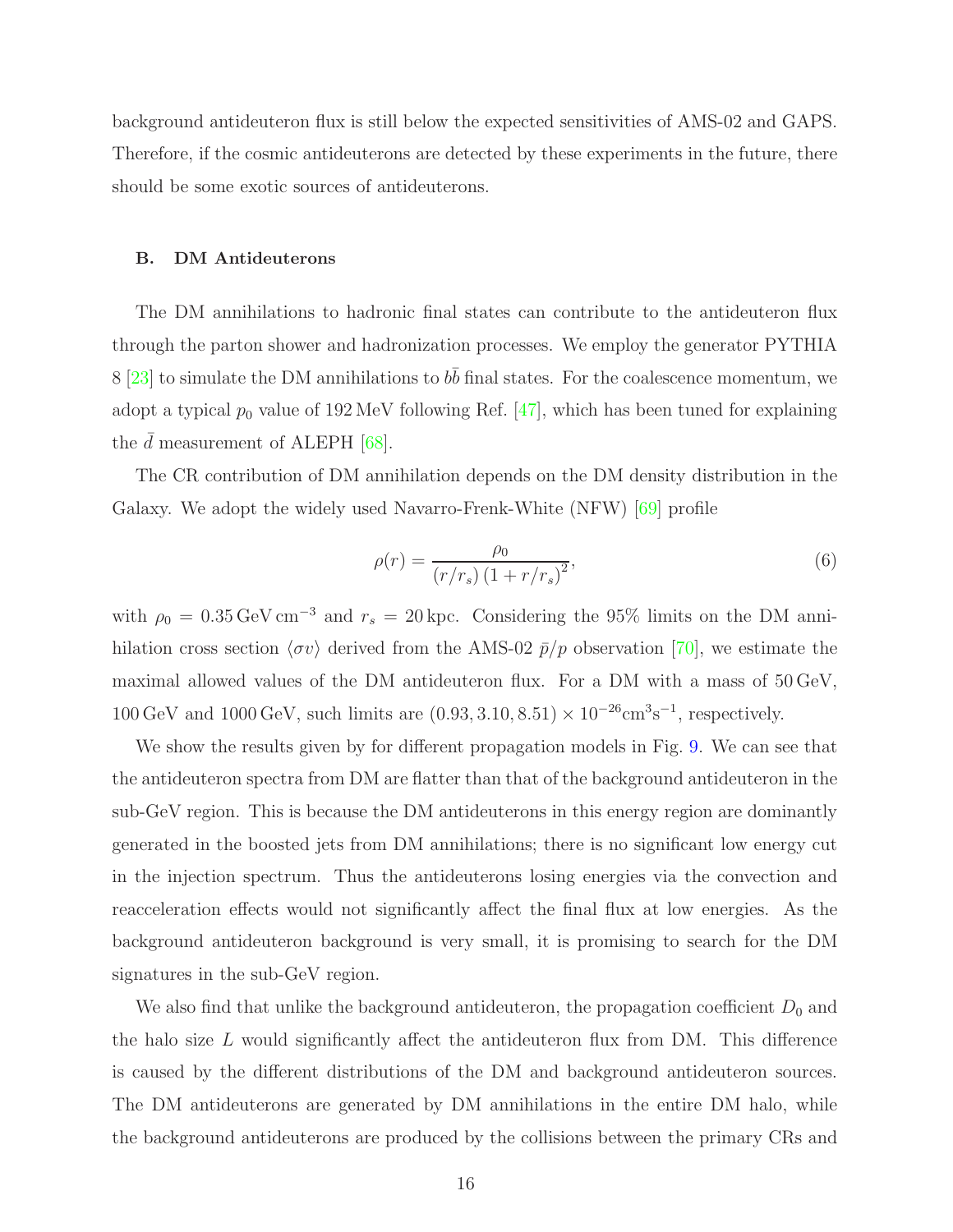

<span id="page-16-1"></span>FIG. 9. The antideuteron flux from DM in  $b\bar{b}$  channel. All the lines are estimated from DM with mass 50 GeV for different propagation cases. These lines would span an uncertainty band. The gray, blue, red band are correspondingly the uncertainty band for DM mass of 50 GeV, 100 GeV and 1000 GeV. The  $\langle \sigma v \rangle$  used is the corresponding 95% limit constrained by  $\bar{p}/p$  data, adopted from [\[71\]](#page-21-1),  $\langle \sigma v \rangle_{50,100,1000} = (0.93, 3.10, 8.51) \times 10^{-26} \text{cm}^3 \text{s}^{-1}$ .

interstellar gas in the Galaxy disk. Therefore, the propagation uncertainty of the DM antideuteron flux dominantly comes from the propagation halo size. With these uncertainties considered, we find that a DM with a mass smaller than tens of GeV would result in a detectable antideuteron signal at future experiments.

## <span id="page-16-0"></span>V. CONCLUSION

In this work, we provide a sensible calculation on uncertainties of the secondary antideuteron flux. These uncertainties estimation is necessary for the solid determination of the DM antideuteron signature in the future.

In the analysis, we pay special attention to the uncertainties from the hadronic interaction models, and use the MC generators EPOS and QGSJET-II to calculate the injection of background antideuterons. The uncertainties from different propagation model are also carefully studied. Considering constraints from the current B/C ratio data, several typical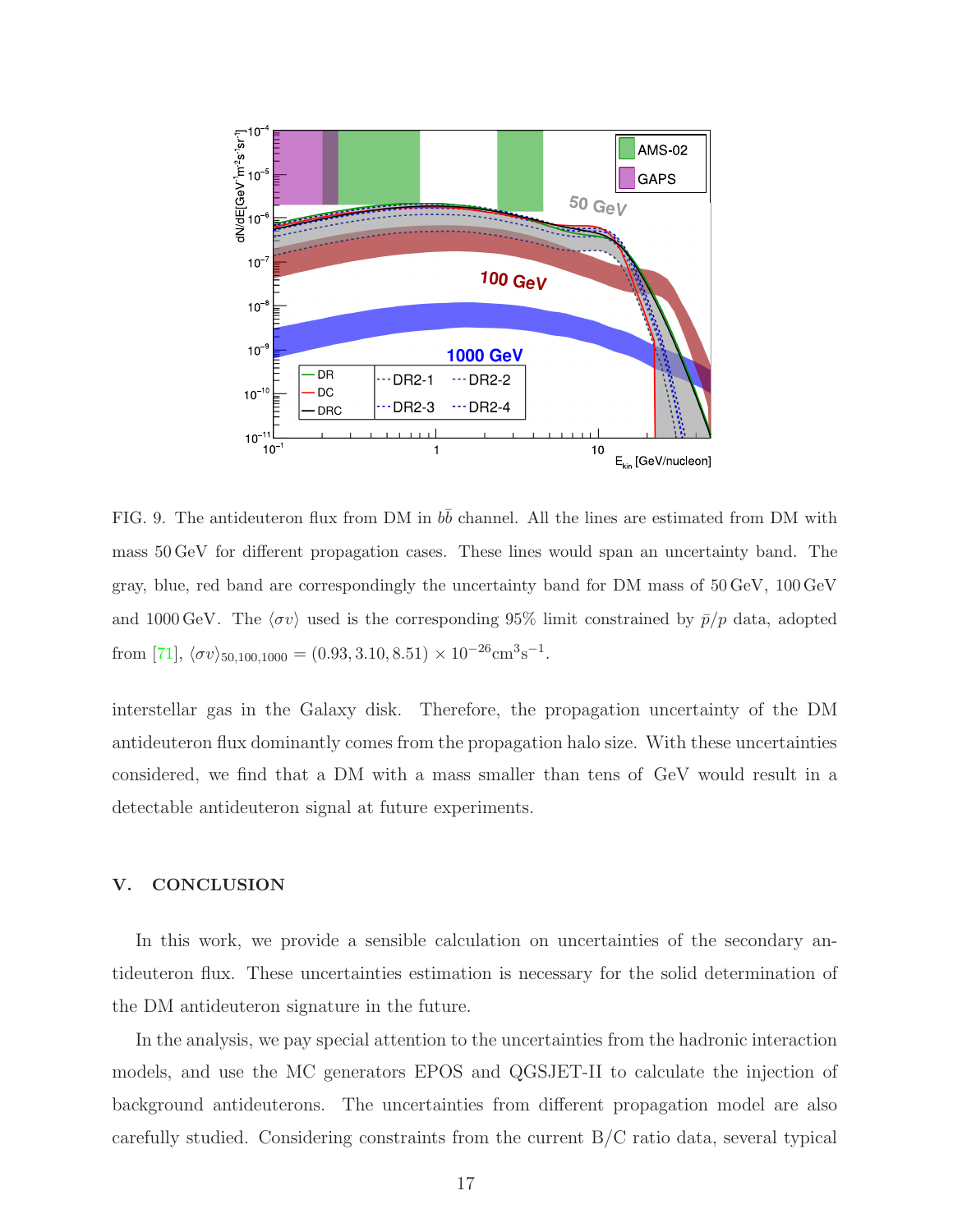propagation cases are chosen in our analysis.

Taking the p and  $\bar{p}/p$  observation data into account, we finally show the uncertainties of the background antideuteron flux from the propagation and hadronic interaction models separately. The background antideuteron fluxes predicted with different MC generators would vary by a factor of  $\sim 2$  around several GeV, while those predicted with different propagation models would vary by a factor of  $\sim 3 - 10$  in the sub-GeV region.

In addition, we also discuss the propagation uncertainty for the antideuteron flux from DM annihilation. Unlike background antideuterons, DM antideuterons are sensitively affected by the propagation halo size L.

With all the uncertainties involved, we compare the expectations with the prospected experiment sensitivities. We find that the antideuteron background is still difficult to observe, while the annihilation signatures from DM particles with masses around tens of GeV are possible to detect at future detectors.

#### ACKNOWLEDGMENTS

This work is supported by the National Key Program for Research and Development (No. 2016YFA0400200) and by the National Natural Science Foundation of China under Grants No. U1738209, 11475189, 11475191.

- <span id="page-17-0"></span>[1] E. S. Fradkin, Zh. Eksp. Teor. Fiz. 29, 258 (1955), [Sov. Phys. JETP2,361(1956)].
- <span id="page-17-1"></span>[2] R. Duperray, B. Baret, D. Maurin, G. Boudoul, A. Barrau, L. Derome, K. Protasov, and M. Buenerd, Phys. Rev. D71[, 083013 \(2005\),](http://dx.doi.org/10.1103/PhysRevD.71.083013) [arXiv:astro-ph/0503544 \[astro-ph\].](http://arxiv.org/abs/astro-ph/0503544)
- <span id="page-17-5"></span>[3] A. Ibarra and S. Wild, Phys. Rev. D88[, 023014 \(2013\),](http://dx.doi.org/10.1103/PhysRevD.88.023014) [arXiv:1301.3820 \[astro-ph.HE\].](http://arxiv.org/abs/1301.3820)
- [4] J. Herms, A. Ibarra, A. Vittino, and S. Wild, (2016), [arXiv:1610.00699 \[astro-ph.HE\].](http://arxiv.org/abs/1610.00699)
- [5] N. Tomassetti and A. Oliva, [Astrophys. J.](http://dx.doi.org/10.3847/2041-8213/aa80da) 844, L26 (2017), [arXiv:1707.06915 \[astro-ph.HE\].](http://arxiv.org/abs/1707.06915)
- <span id="page-17-4"></span>[6] T. Aramaki et al., [Phys. Rept.](http://dx.doi.org/10.1016/j.physrep.2016.01.002) 618, 1 (2016), [arXiv:1505.07785 \[hep-ph\].](http://arxiv.org/abs/1505.07785)
- <span id="page-17-2"></span>[7] L. A. Dal and A. R. Raklev, Phys. Rev. D91[, 123536 \(2015\),](http://dx.doi.org/10.1103/PhysRevD.91.123536, 10.1103/PhysRevD.92.089901, 10.1103/PhysRevD.92.069903) [Erratum: Phys. Rev.D92,no.8,089901(2015)], [arXiv:1504.07242 \[hep-ph\].](http://arxiv.org/abs/1504.07242)
- <span id="page-17-3"></span>[8] J. Silk and M. Srednicki, [Phys. Rev. Lett.](http://dx.doi.org/10.1103/PhysRevLett.53.624) 53, 624 (1984).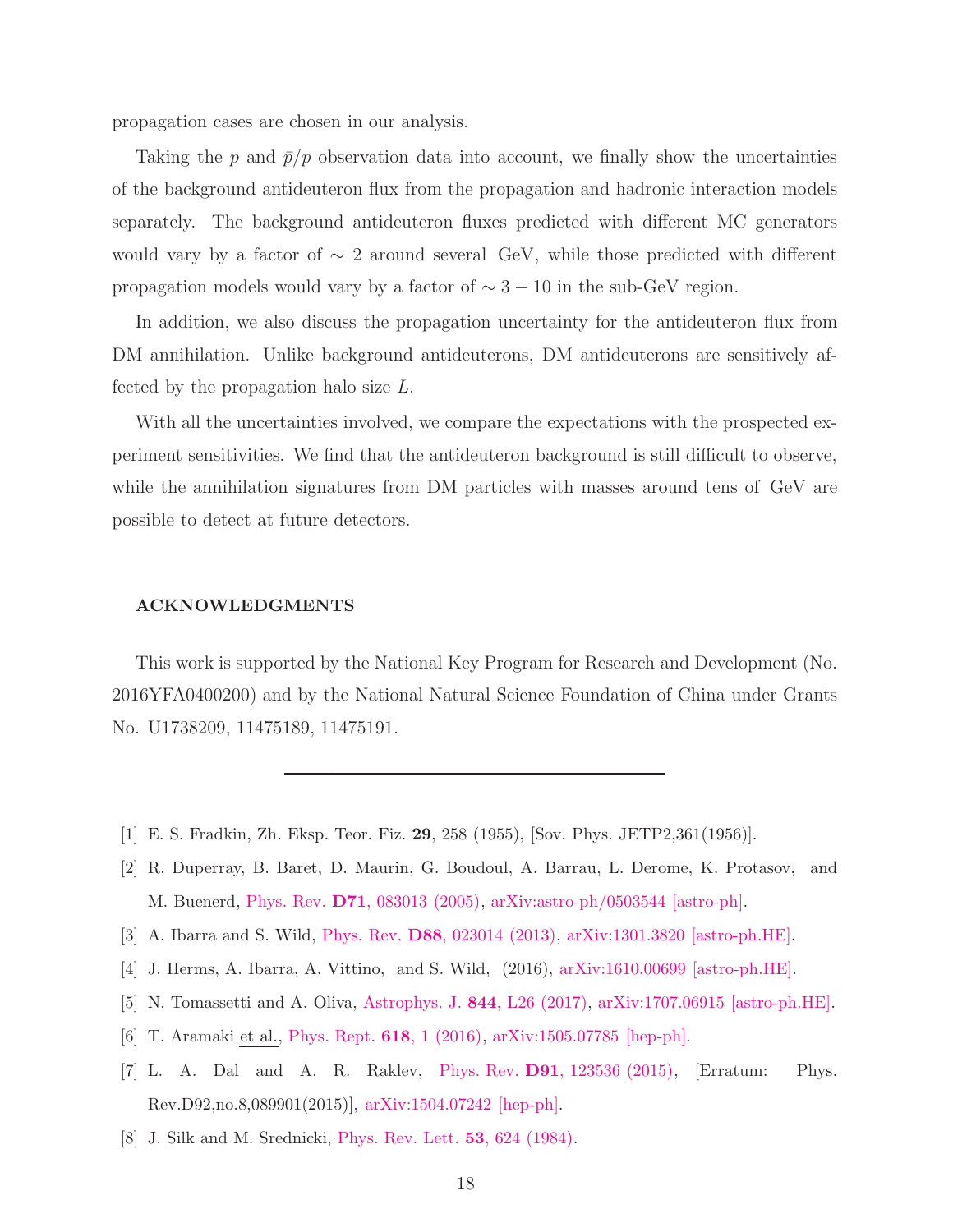- <span id="page-18-0"></span>[9] F. Donato, N. Fornengo, and D. Maurin, Phys. Rev. D78[, 043506 \(2008\),](http://dx.doi.org/10.1103/PhysRevD.78.043506) [arXiv:0803.2640 \[hep-ph\].](http://arxiv.org/abs/0803.2640)
- [10] M. Korsmeier, F. Donato, and N. Fornengo, (2017), [arXiv:1711.08465 \[astro-ph.HE\].](http://arxiv.org/abs/1711.08465)
- <span id="page-18-1"></span>[11] T. Delahaye and M. Grefe, JCAP 1507[, 012 \(2015\),](http://dx.doi.org/10.1088/1475-7516/2015/07/012) [arXiv:1503.01101 \[hep-ph\].](http://arxiv.org/abs/1503.01101)
- <span id="page-18-2"></span>[12] L. A. Dal and A. R. Raklev, Phys. Rev. D89[, 103504 \(2014\),](http://dx.doi.org/10.1103/PhysRevD.89.103504) [arXiv:1402.6259 \[hep-ph\].](http://arxiv.org/abs/1402.6259)
- <span id="page-18-3"></span>[13] H. Fuke et al., [Phys. Rev. Lett.](http://dx.doi.org/10.1103/PhysRevLett.95.081101) 95, 081101 (2005), [arXiv:astro-ph/0504361 \[astro-ph\].](http://arxiv.org/abs/astro-ph/0504361)
- [14] T. Aramaki, C. J. Hailey, S. E. Boggs, P. von Doetinchem, H. Fuke, S. I. Mognet, R. A. Ong, K. Perez, and J. Zweerink, [Astropart. Phys.](http://dx.doi.org/ 10.1016/j.astropartphys.2015.09.001) 74, 6 (2016), [arXiv:1506.02513 \[astro-ph.HE\].](http://arxiv.org/abs/1506.02513)
- <span id="page-18-4"></span>[15] I. V. Moskalenko, A. W. Strong, J. F. Ormes, and M. S. Potgieter, [Astrophys. J.](http://dx.doi.org/10.1086/324402) 565, 280 (2002), [arXiv:astro-ph/0106567 \[astro-ph\].](http://arxiv.org/abs/astro-ph/0106567)
- <span id="page-18-5"></span>[16] A. Strong and I. Moskalenko, [Astrophys.J.](http://dx.doi.org/10.1086/306470) 509, 212 (1998), [arXiv:astro-ph/9807150 \[astro-ph\].](http://arxiv.org/abs/astro-ph/9807150)
- <span id="page-18-6"></span>[17] I. V. Moskalenko and A. W. Strong, [Astrophys. J.](http://dx.doi.org/10.1086/305152) 493, 694 (1998), [arXiv:astro-ph/9710124 \[astro-ph\].](http://arxiv.org/abs/astro-ph/9710124)
- <span id="page-18-7"></span>[18] A. Lewis and S. Bridle, Phys.Rev. D66[, 103511 \(2002\),](http://dx.doi.org/10.1103/PhysRevD.66.103511) [arXiv:astro-ph/0205436 \[astro-ph\].](http://arxiv.org/abs/astro-ph/0205436)
- <span id="page-18-8"></span>[19] L. C. Tan and L. K. Ng, J. Phys. G9[, 1289 \(1983\).](http://dx.doi.org/10.1088/0305-4616/9/10/015)
- [20] R. P. Duperray, C. Y. Huang, K. V. Protasov, and M. Buenerd, Phys. Rev. D68[, 094017 \(2003\),](http://dx.doi.org/10.1103/PhysRevD.68.094017) [arXiv:astro-ph/0305274 \[astro-ph\].](http://arxiv.org/abs/astro-ph/0305274)
- <span id="page-18-9"></span>[21] M. di Mauro, F. Donato, A. Goudelis, and P. D. Serpico, Phys.Rev. D90[, 085017 \(2014\),](http://dx.doi.org/10.1103/PhysRevD.90.085017) [arXiv:1408.0288 \[hep-ph\].](http://arxiv.org/abs/1408.0288)
- <span id="page-18-10"></span>[22] G. Corcella, I. G. Knowles, G. Marchesini, S. Moretti, K. Odagiri, P. Richardson, M. H. Seymour, and B. R. Webber, JHEP 01[, 010 \(2001\),](http://dx.doi.org/ 10.1088/1126-6708/2001/01/010) [arXiv:hep-ph/0011363 \[hep-ph\].](http://arxiv.org/abs/hep-ph/0011363)
- <span id="page-18-11"></span>[23] T. Sjostrand, S. Mrenna, and P. Z. Skands, [Comput. Phys. Commun.](http://dx.doi.org/10.1016/j.cpc.2008.01.036) 178, 852 (2008), [arXiv:0710.3820 \[hep-ph\].](http://arxiv.org/abs/0710.3820)
- [24] S. Ostapchenko, [EPJ Web Conf.](http://dx.doi.org/10.1051/epjconf/20125202001) 52, 02001 (2013).
- [25] T. Gleisberg, S. Hoeche, F. Krauss, M. Schonherr, S. Schumann, F. Siegert, and J. Winter, JHEP 02[, 007 \(2009\),](http://dx.doi.org/ 10.1088/1126-6708/2009/02/007) [arXiv:0811.4622 \[hep-ph\].](http://arxiv.org/abs/0811.4622)
- [26] N. N. Kalmykov, S. S. Ostapchenko, and A. I. Pavlov, Proceedings, 9th International Symposium on Very High Energy Cosmic Ray Interactions (ISVHECRI 1996), [Nucl. Phys. Proc. Suppl.](http://dx.doi.org/ 10.1016/S0920-5632(96)00846-8) 52, 17 (1997).
- [27] R. Engel and J. Ranft, Phys. Rev. D54[, 4244 \(1996\),](http://dx.doi.org/10.1103/PhysRevD.54.4244) [arXiv:hep-ph/9509373 \[hep-ph\].](http://arxiv.org/abs/hep-ph/9509373)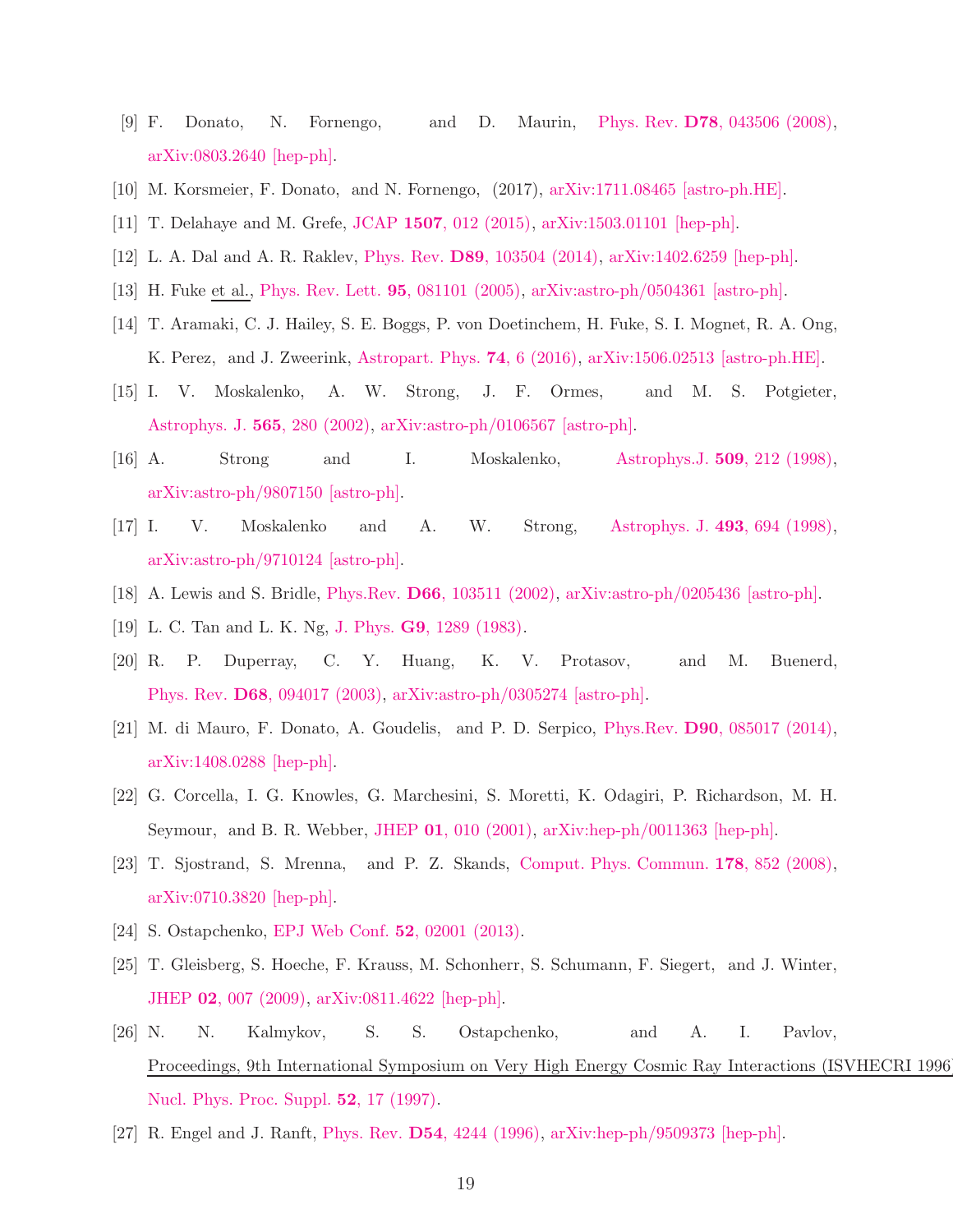- [28] T. Pierog and K. Werner, Proceedings, 15th International Symposium on Very High Energy Cosmic Ray Interactions (ISO [Nucl. Phys. Proc. Suppl.](http://dx.doi.org/10.1016/j.nuclphysbps.2009.09.017) 196, 102 (2009), [arXiv:0905.1198 \[hep-ph\].](http://arxiv.org/abs/0905.1198)
- <span id="page-19-0"></span>[29] T. Pierog, I. Karpenko, J. M. Katzy, E. Yatsenko, and K. Werner, Phys. Rev. C92[, 034906 \(2015\),](http://dx.doi.org/ 10.1103/PhysRevC.92.034906) [arXiv:1306.0121 \[hep-ph\].](http://arxiv.org/abs/1306.0121)
- <span id="page-19-1"></span>[30] M. Kadastik, M. Raidal, and A. Strumia, Phys. Lett. B683[, 248 \(2010\),](http://dx.doi.org/10.1016/j.physletb.2009.12.005) [arXiv:0908.1578 \[hep-ph\].](http://arxiv.org/abs/0908.1578)
- <span id="page-19-2"></span>[31] L. C. Tan and L. K. Ng, [Journal of Physics G Nuclear Physics](http://dx.doi.org/10.1088/0305-4616/9/10/015) 9, 1289 (1983).
- <span id="page-19-3"></span>[32] J. R. Letaw, Phys. Rev. C **28**[, 2178 \(1983\).](http://dx.doi.org/10.1103/PhysRevC.28.2178)
- <span id="page-19-4"></span>[33] A. A. Moiseev and J. F. Ormes, [Astroparticle Physics](http://dx.doi.org/10.1016/S0927-6505(96)00071-0) 6, 379 (1997).
- [34] S. Ostapchenko, Proceedings, 13th International Symposium on Very High-Energy Cosmic Ray Interactions [Nucl. Phys. Proc. Suppl.](http://dx.doi.org/ 10.1016/j.nuclphysbps.2005.07.026) 151, 143 (2006), [arXiv:hep-ph/0412332 \[hep-ph\].](http://arxiv.org/abs/hep-ph/0412332)
- <span id="page-19-8"></span>[35] M. Kachelriess, I. V. Moskalenko, and S. S. Ostapchenko, [Astrophys. J.](http://dx.doi.org/10.1088/0004-637X/803/2/54) 803, 54 (2015), [arXiv:1502.04158 \[astro-ph.HE\].](http://arxiv.org/abs/1502.04158)
- [36] J. Engel, T. K. Gaisser, T. Stanev, and P. Lipari, Phys. Rev. D46[, 5013 \(1992\).](http://dx.doi.org/ 10.1103/PhysRevD.46.5013)
- [37] F. W. Bopp, J. Ranft, R. Engel, and S. Roesler, Phys. Rev. C77[, 014904 \(2008\),](http://dx.doi.org/ 10.1103/PhysRevC.77.014904) [arXiv:hep-ph/0505035 \[hep-ph\].](http://arxiv.org/abs/hep-ph/0505035)
- <span id="page-19-5"></span>[38] K. Werner, I. Karpenko, M. Bleicher, T. Pierog, and S. Porteboeuf-Houssais, Phys. Rev. C85[, 064907 \(2012\),](http://dx.doi.org/ 10.1103/PhysRevC.85.064907) [arXiv:1203.5704 \[nucl-th\].](http://arxiv.org/abs/1203.5704)
- <span id="page-19-6"></span>[39] S. Ostapchenko, Phys. Rev. D74[, 014026 \(2006\),](http://dx.doi.org/10.1103/PhysRevD.74.014026) [arXiv:hep-ph/0505259 \[hep-ph\].](http://arxiv.org/abs/hep-ph/0505259)
- <span id="page-19-7"></span>[40] B. Baatar et al. (NA49), [Eur. Phys. J.](http://dx.doi.org/ 10.1140/epjc/s10052-013-2364-3) C73, 2364 (2013), [arXiv:1207.6520 \[hep-ex\].](http://arxiv.org/abs/1207.6520)
- <span id="page-19-9"></span>[41] K. Werner, F.-M. Liu, and T. Pierog, Phys. Rev. C74[, 044902 \(2006\),](http://dx.doi.org/10.1103/PhysRevC.74.044902) [arXiv:hep-ph/0506232 \[hep-ph\].](http://arxiv.org/abs/hep-ph/0506232)
- <span id="page-19-11"></span><span id="page-19-10"></span>[42] J. V. Allaby, F. G. Binon, A. N. Diddens, P. Duteil, A. Klovning, and R. Meunier, (1970).
- [43] E. V. Vlasov et al. (CERN-Soviet, French-Soviet), Z. Phys. C13[, 95 \(1982\).](http://dx.doi.org/10.1007/BF01547673)
- <span id="page-19-15"></span>[44] L. P. Csernai and J. I. Kapusta, Phys. Rept. **131**[, 223 \(1986\).](http://dx.doi.org/10.1016/0370-1573(86)90031-1)
- <span id="page-19-12"></span>[45] B. Alper et al., Phys. Lett. **B46**[, 265 \(1973\).](http://dx.doi.org/10.1016/0370-2693(73)90700-4)
- <span id="page-19-13"></span>[46] S. Henning et al. (British-Scandinavian-MIT), [Lett. Nuovo Cim.](http://dx.doi.org/10.1007/BF02822248) 21, 189 (1978).
- <span id="page-19-14"></span>[47] A. Ibarra and S. Wild, JCAP 1302[, 021 \(2013\),](http://dx.doi.org/10.1088/1475-7516/2013/02/021) [arXiv:1209.5539 \[hep-ph\].](http://arxiv.org/abs/1209.5539)
- <span id="page-19-16"></span>[48] S.-J. Lin, Q. Yuan, and X.-J. Bi, Phys. Rev. D91[, 063508 \(2015\),](http://dx.doi.org/10.1103/PhysRevD.91.063508) [arXiv:1409.6248 \[astro-ph.HE\].](http://arxiv.org/abs/1409.6248)
- <span id="page-19-17"></span>[49] T. K. Gaisser and R. K. Schaefer, [Astrophys. J.](http://dx.doi.org/10.1086/171568) 394, 174 (1992).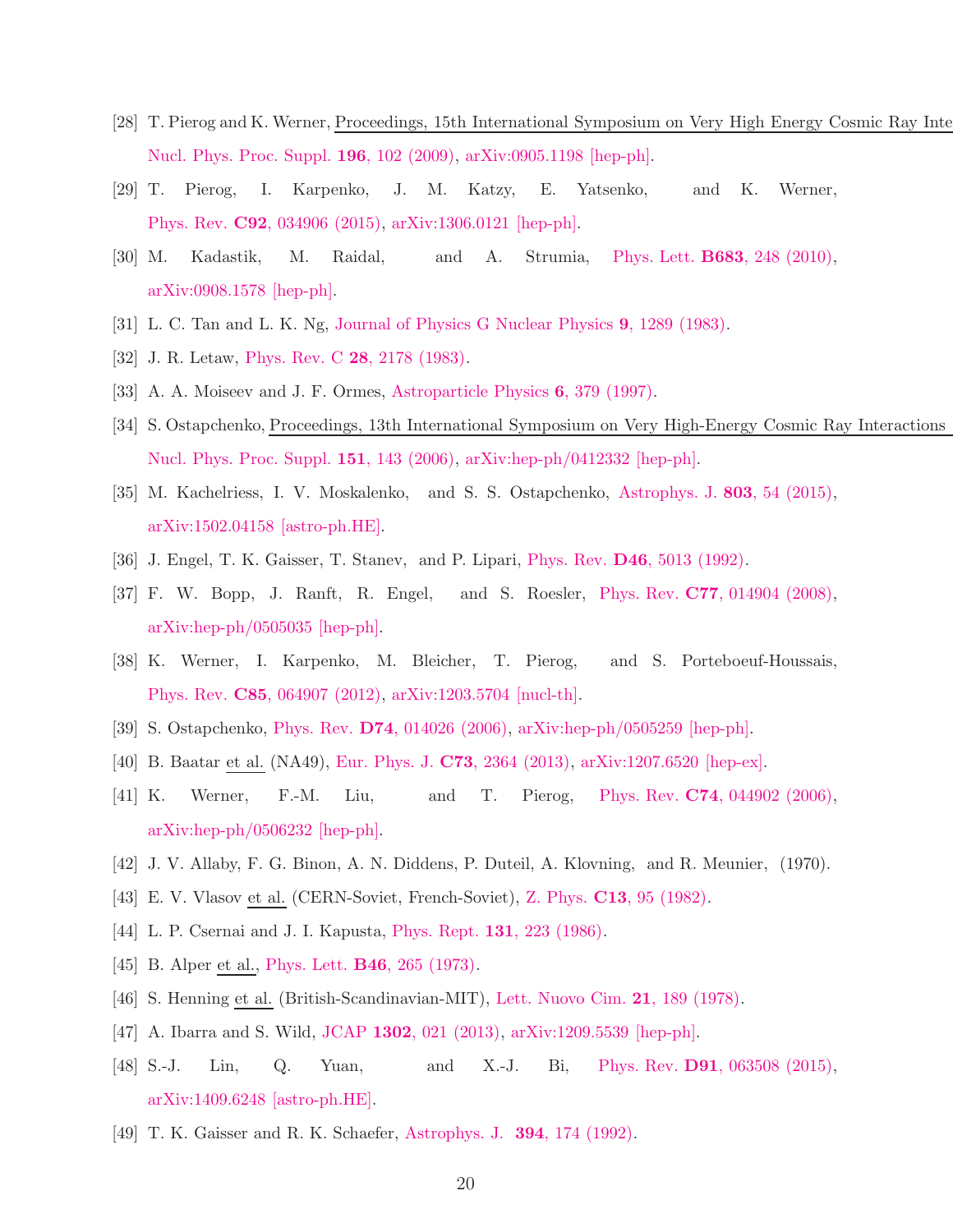- <span id="page-20-0"></span>[50] G. Di Bernardo, C. Evoli, D. Gaggero, D. Grasso, L. Maccione, and M. N. Mazziotta, [Astropart. Phys.](http://dx.doi.org/ 10.1016/j.astropartphys.2010.11.005) 34, 528 (2011), [arXiv:1010.0174 \[astro-ph.HE\].](http://arxiv.org/abs/1010.0174)
- <span id="page-20-1"></span>[51] T. K. Gaisser, [Cambridge and New York, Cambridge University Press, 1990, 292 p.](http://adsabs.harvard.edu/abs/1990cup..book.....G) (1990).
- [52] G. Di Bernardo, C. Evoli, D. Gaggero, D. Grasso, and L. Maccione, [Astropart. Phys.](http://dx.doi.org/ 10.1016/j.astropartphys.2010.08.006) 34, 274 (2010), [arXiv:0909.4548 \[astro-ph.HE\].](http://arxiv.org/abs/0909.4548)
- <span id="page-20-2"></span>[53] D. Maurin, F. Donato, R. Taillet, and P. Salati, [Astrophys. J.](http://dx.doi.org/10.1086/321496) 555, 585 (2001), [arXiv:astro-ph/0101231 \[astro-ph\].](http://arxiv.org/abs/astro-ph/0101231)
- <span id="page-20-3"></span>[54] Q. Yuan and Q. D. Wang, [Mon. Not. Roy. Astron. Soc.](http://dx.doi.org/10.1093/mnras/stv2778) 456, 1438 (2016), [arXiv:1511.07333 \[astro-ph.HE\].](http://arxiv.org/abs/1511.07333)
- <span id="page-20-4"></span>[55] Q. Yuan, S.-J. Lin, K. Fang, and X.-J. Bi, Phys. Rev. D95[, 083007 \(2017\),](http://dx.doi.org/ 10.1103/PhysRevD.95.083007) [arXiv:1701.06149 \[astro-ph.HE\].](http://arxiv.org/abs/1701.06149)
- <span id="page-20-5"></span>[56] V. S. Berezinskii, S. V. Bulanov, V. A. Dogiel, and V. S. Ptuskin, [Amsterdam: North-Holland, 1990, edited by Ginzburg, V.L.](http://adsabs.harvard.edu/abs/1990acr..book.....B) (1990).
- <span id="page-20-7"></span><span id="page-20-6"></span>[57] E. S. Seo and V. S. Ptuskin, [Astrophys. J.](http://dx.doi.org/10.1086/174520) 431, 705 (1994).
- <span id="page-20-8"></span>[58] S. Read and V. Viola, [Atomic Data and Nuclear Data Tables](http://dx.doi.org/http://dx.doi.org/10.1016/0092-640X(84)90009-3) 31, 359 (1984).
- <span id="page-20-9"></span>[59] L. J. Gleeson and W. I. Axford, [Astrophys. J.](http://dx.doi.org/10.1086/149822) 154, 1011 (1968).
- [60] L. Maccione, Phys.Rev.Lett. 110[, 081101 \(2013\),](http://dx.doi.org/10.1103/PhysRevLett.110.081101) [arXiv:1211.6905 \[astro-ph.HE\].](http://arxiv.org/abs/1211.6905)
- <span id="page-20-10"></span>[61] M. Potgieter, E. Vos, M. Boezio, N. De Simone, V. Di Felice, et al., Solar Phys. 289[, 391 \(2014\),](http://dx.doi.org/10.1007/s11207-013-0324-6) [arXiv:1302.1284 \[astro-ph.SR\].](http://arxiv.org/abs/1302.1284)
- <span id="page-20-11"></span>[62] M. Aguilar et al. (AMS), [Phys. Rev. Lett.](http://dx.doi.org/ 10.1103/PhysRevLett.117.091103) 117, 091103 (2016).
- <span id="page-20-12"></span>[63] J. Wu, Astrophys. Space Sci. Trans. **7**, 225 (2011).
- <span id="page-20-13"></span>[64] S. Roesler, R. Engel, and J. Ranft, in Advanced Monte Carlo for radiation physics, particle transport simulat (2000) pp. 1033–1038, [arXiv:hep-ph/0012252 \[hep-ph\].](http://arxiv.org/abs/hep-ph/0012252)
- <span id="page-20-14"></span>[65] M. Antinucci, A. Bertin, P. Capiluppi, M. D'Agostino-Bruno, A. M. Rossi, G. Vannini, G. Giacomelli, and A. Bussiere, [Lett. Nuovo Cim.](http://dx.doi.org/10.1007/BF02827250) 6, 121 (1973).
- <span id="page-20-15"></span>[66] F. Donato, D. Maurin, P. Salati, A. Barrau, G. Boudoul, et al., [Astrophys.J.](http://dx.doi.org/10.1086/323684) 563, 172 (2001), [arXiv:astro-ph/0103150 \[astro-ph\].](http://arxiv.org/abs/astro-ph/0103150)
- <span id="page-20-16"></span>[67] F. Donato, N. Fornengo, D. Maurin, and P. Salati, Phys.Rev. D69[, 063501 \(2004\),](http://dx.doi.org/ 10.1103/PhysRevD.69.063501) [arXiv:astro-ph/0306207 \[astro-ph\].](http://arxiv.org/abs/astro-ph/0306207)
- <span id="page-20-17"></span>[68] S. Schael et al. (ALEPH), Phys. Lett. B639[, 192 \(2006\),](http://dx.doi.org/10.1016/j.physletb.2006.06.043) [arXiv:hep-ex/0604023 \[hep-ex\].](http://arxiv.org/abs/hep-ex/0604023)
- <span id="page-20-18"></span>[69] J. F. Navarro, C. S. Frenk, and S. D. White, [Astrophys.J.](http://dx.doi.org/10.1086/304888) 490, 493 (1997),